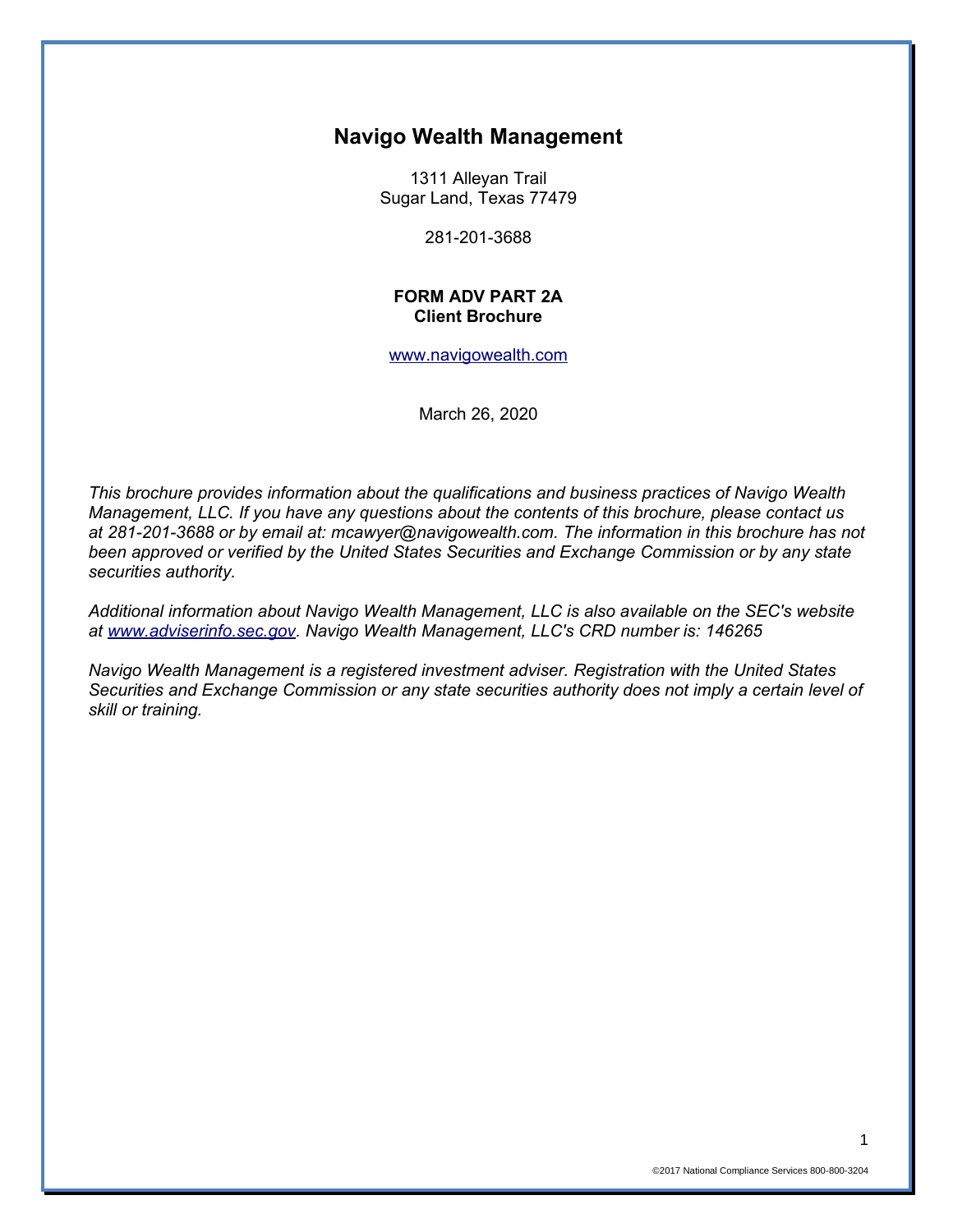# **Item 2 Material Changes**

Form ADV Part 2 requires registered investment advisers to amend their brochure when information becomes materially inaccurate. If there are any material changes to an adviser's disclosure brochure, the adviser is required to notify you and provide you with a description of the material changes.

Since our last annual updating amendment dated March 26, 2019, we have no material changes to report.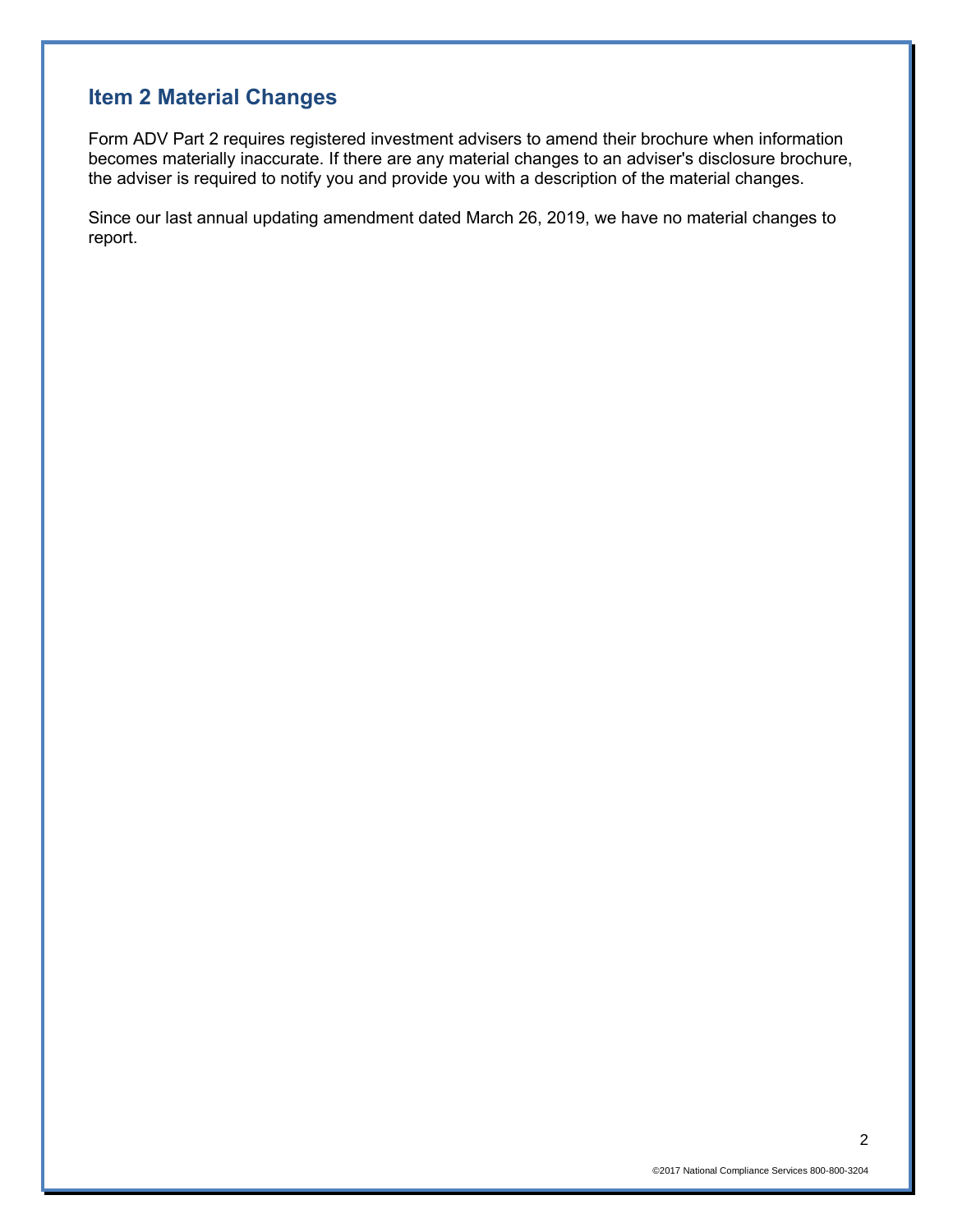# **Item 3 Table Of Contents**

| Item 1 Cover Page                                                                             | Page 1  |
|-----------------------------------------------------------------------------------------------|---------|
| Item 2 Material Changes                                                                       | Page 2  |
| Item 3 Table Of Contents                                                                      | Page 3  |
| Item 4 Advisory Business                                                                      | Page 4  |
| Item 5 Fees and Compensation                                                                  | Page 7  |
| Item 6 Performance-Based Fees and Side-By-Side Management                                     | Page 10 |
| Item 7 Types of Clients                                                                       | Page 10 |
| Item 8 Methods of Analysis, Investment Strategies, and Risk of Investment Loss                | Page 10 |
| Item 9 Disciplinary Information                                                               | Page 14 |
| Item 10 Other Financial Industry Activities and Affiliations                                  | Page 14 |
| Item 11 Code of Ethics, Participation or Interest in Client Transactions and Personal Trading | Page 15 |
| Item 12 Brokerage Practices                                                                   | Page 16 |
| Item 13 Reviews of Accounts                                                                   | Page 17 |
| Item 14 Client Referrals and Other Compensation                                               | Page 18 |
| Item 15 Custody                                                                               | Page 18 |
| Item 16 Investment Discretion                                                                 | Page 19 |
| Item 17 Voting Client Securities (Proxy Voting)                                               | Page 19 |
| Item 18 Financial Information                                                                 | Page 20 |
| Item 19 Requirements For State Registered Advisers                                            | Page 20 |
| Item 20 Additional Information                                                                | Page 21 |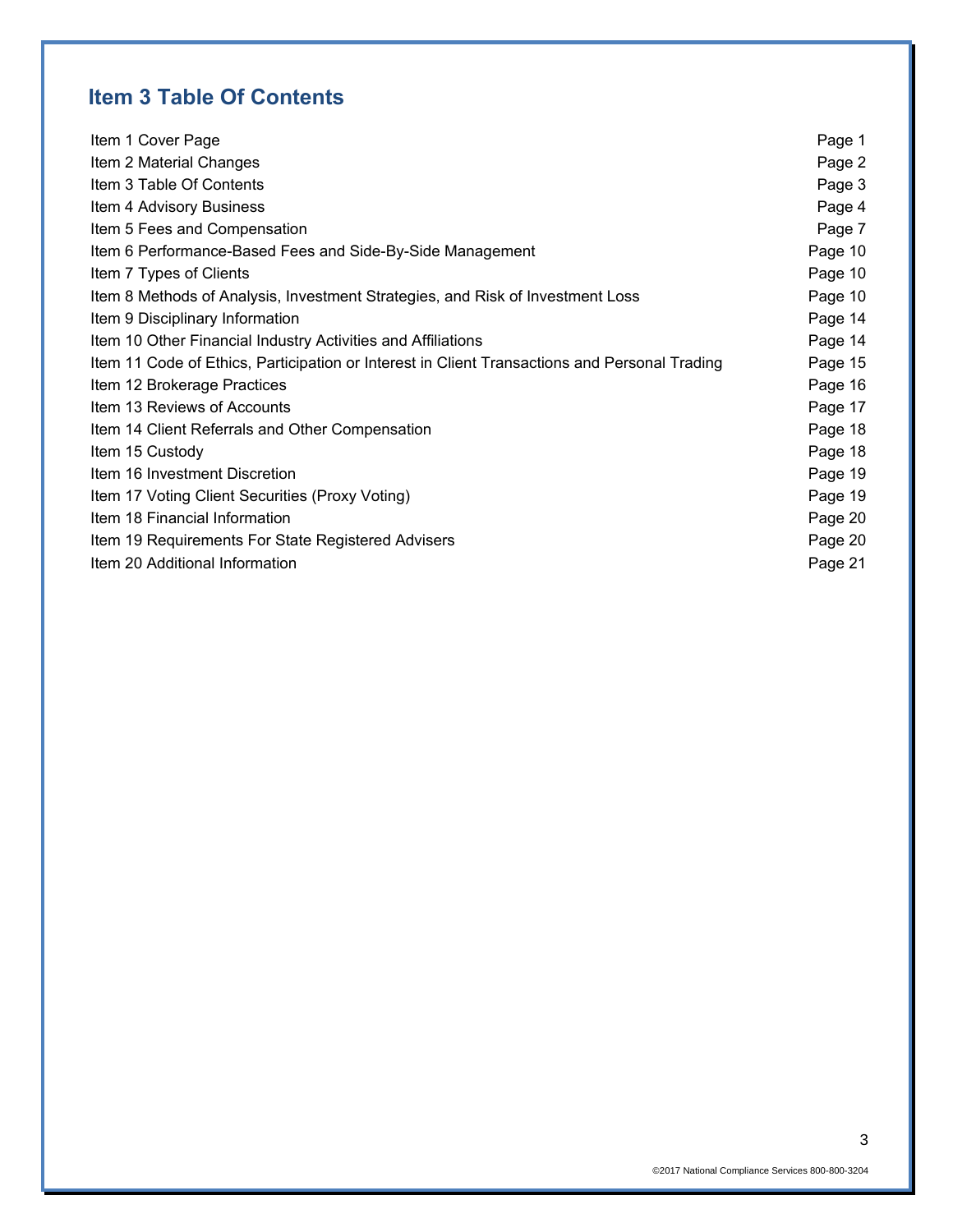# **Item 4 Advisory Business**

### **A. Description of the Advisory Firm**

Navigo Wealth Management is a registered investment adviser primarily based in Sugar Land, TX. We are organized as a limited liability company ("LLC") under the laws of the State of Texas. This firm has been in business since March 5, 2008. The principal owner is Mark Lee Cawyer, with Rory Robertson, Christel Walker, Chase Cawyer and Shabana Nathoo each having a minority ownership interest in the firm.

The following paragraphs describe our services and fees. Refer to the description of each investment advisory service listed below for information on how we tailor our advisory services to your individual needs. As used in this brochure, the words "we," "our," and "us" refer to Navigo Wealth Management and the words "you," "your," and "client" refer to you as either a client or prospective client of our firm.

### **B. Types of Advisory Services**

Navigo Wealth Management, LLC (hereinafter "NWM") offers the following services to advisory clients:

### *Investment Supervisory Services*

NWM offers ongoing portfolio management services based on the individual goals, objectives, time horizon, and risk tolerance of each client. NWM creates an Investment Policy Statement for each client, which outlines the client's current situation (income, tax levels, and risk tolerance levels) and then constructs a plan (the Investment Policy Statement) to aid in the selection of a portfolio that matches each client's specific situation. Investment Supervisory Services include, but are not limited to, the following:

- Investment strategy
- Personal investment policy
- Asset allocation
- Asset selection
- Risk tolerance
- Regular portfolio monitoring

NWM evaluates the current investments of each client with respect to their risk tolerance levels and time horizon. NWM will request discretionary authority from clients in order to select securities and execute transactions without permission from the client prior to each transaction. Risk tolerance levels are documented in the Investment Policy Statement, which is given to each client.

We may also offer non-discretionary portfolio management services. If you enter into non-discretionary arrangements with our firm, we must obtain your approval prior to executing any transactions on behalf of your account. You have an unrestricted right to decline to implement any advice provided by our firm on a non-discretionary basis.

As part of our portfolio management services, in addition to other types of investments (see disclosures below in this section), we may invest your assets according to one or more model portfolios developed by our firm. These models are designed for investors with varying degrees of risk tolerance ranging from a more aggressive investment strategy to a more conservative investment approach. Clients whose assets are invested in model portfolios may not set restrictions on the specific holdings or allocations within the model, nor the types of securities that can be purchased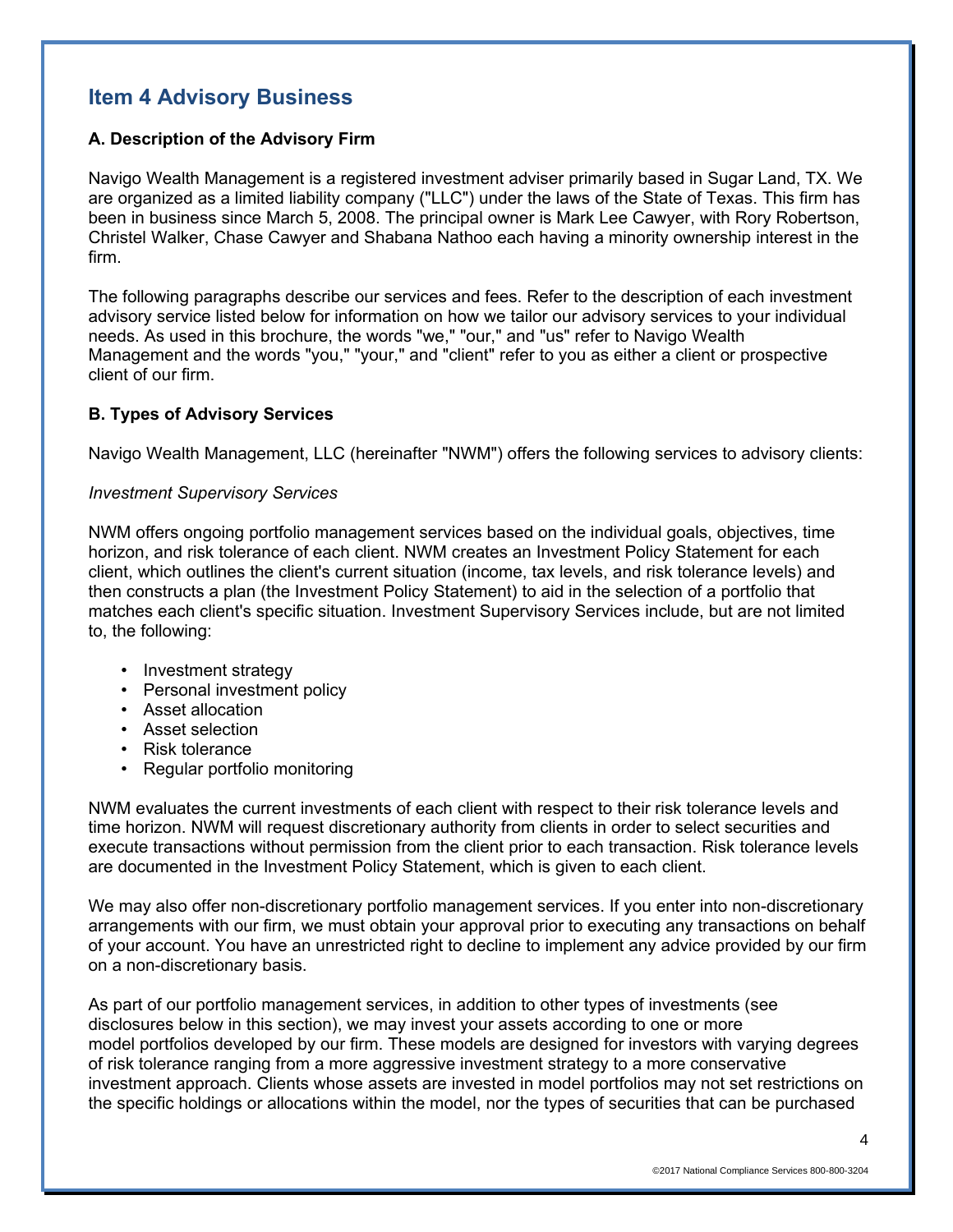in the model. Nonetheless, clients may impose restrictions on investing in certain securities or types of securities in their account. In such cases, this may prevent a client from investing in certain models that are managed by our firm.

## *Financial Planning Services*

We offer financial planning services which typically involve providing a variety of advisory services to clients regarding the management of their financial resources based upon an analysis of their individual needs. These services can range from broad-based financial planning to consultative or single subject planning. If you retain our firm for financial planning services, we will discuss with you to gather information about your financial circumstances and objectives. We may also use financial planning software to determine your current financial position and to define and quantify your long-term goals and objectives. Once we specify those long-term objectives (both financial and non-financial), we will develop shorter-term, targeted objectives. Once we review and analyze the information you provide to our firm and the data derived from our financial planning software, we will deliver a written plan to you, designed to help you achieve your stated financial goals and objectives.

Financial plans are based on your financial situation at the time we present the plan to you, and on the financial information you provide to us. You must promptly notify our firm if your financial situation, goals, objectives, or needs change.

You are under no obligation to act on our financial planning recommendations. Should you choose to act on any of our recommendations, you are not obligated to implement the financial plan through any of our other investment advisory services. Moreover, you may act on our recommendations by placing securities transactions with any brokerage firm.

### *Services Limited to Specific Types of Investments*

NWM limits its money management to mutual funds, equities, bonds, fixed income, debt securities, ETFs, hedge funds, REITs, private placements, and government securities. NWM may use other securities as well to help diversify a portfolio when applicable.

Additionally, we may advise you on various types of investments based on your stated goals and objectives. We may also provide advice on any type of investment held in your portfolio at the inception of our advisory relationship.

### *Web-Based Portfolio Management Services*

We manage client investment portfolios on a discretionary basis. We allocate client assets among various mutual funds and/or exchange-traded funds in accordance with their stated investment objectives. We have engaged Fidelity Brokerage Services, LLC ("Fidelity") to provide our firm with access to an automated investment account platform user interface, WealthScape/eMoney platform (or any replacement or successor platform) (the "Platform"). We will provide discretionary portfolio management services in model portfolios which are sponsored by Fidelity Brokerage Services, LLC. The granting of discretionary authorization to our firm permits us to buy, sell, and trade in such portfolios, and to retain one or more sub-advisers to provide all or a portion of the discretionary management services with respect to your account. We will have the discretion to hire and fire any sub-advisers without your prior consent.

We offer discretionary portfolio management services that are delivered to you through an automated and interactive web-based investment management system (i.e., "robo-advisory" services). The investment advice rendered under this program is tailored to meet with your individual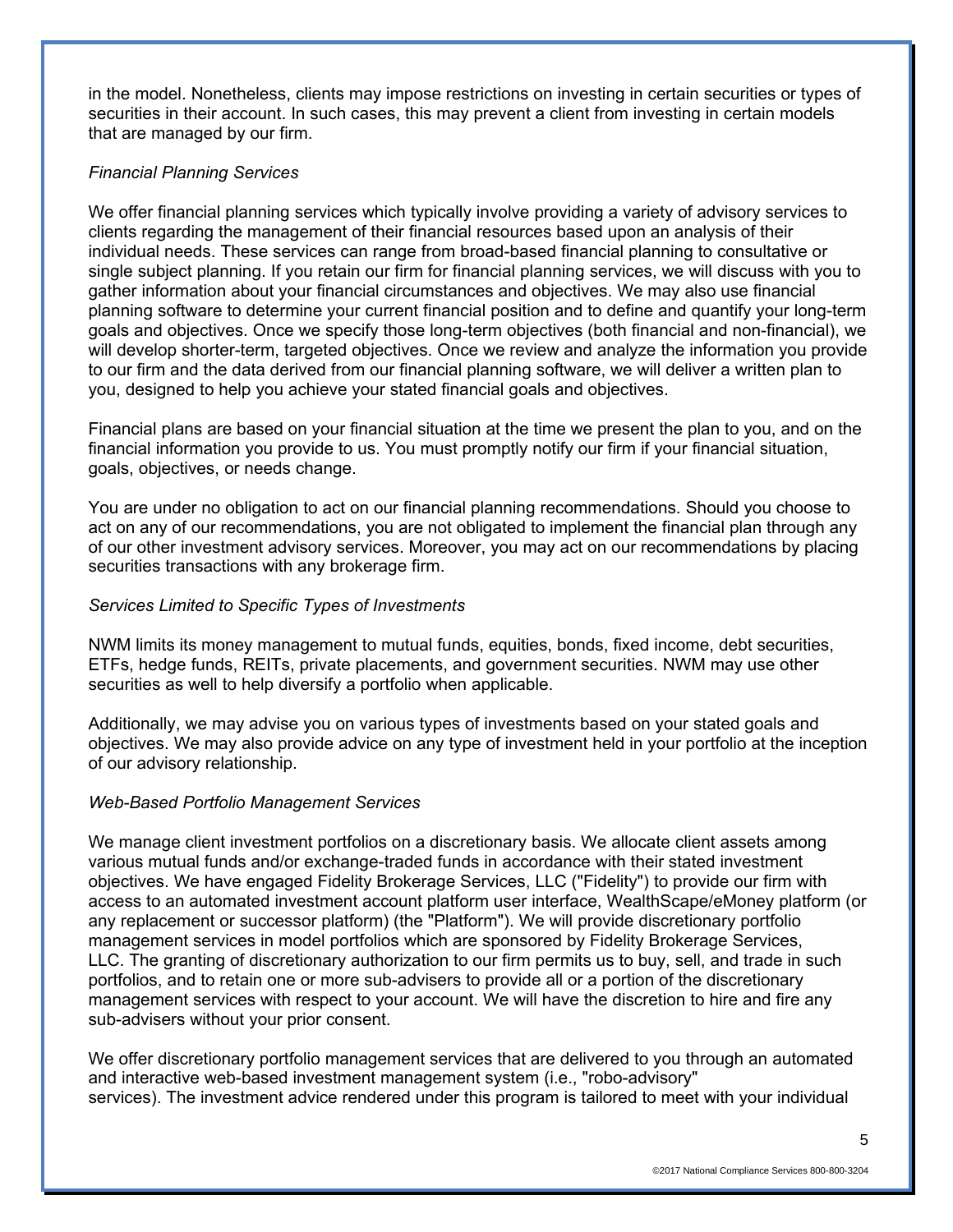investment needs and objectives and is delivered exclusively based upon information you submit via a web-based investment questionnaire. Your responses to the electronic investment questionnaire are used by the web-based system to determine whether the available investment programs offered are appropriate for you generally, and, if so, to select a particular investment option that fits with your unique investment profile.

After submission of the online investment questionnaire, the web-based system will select an investment option for you that employs a model investment portfolio ("model"), the underlying holdings of which have been selected by our firm. We have diversified the models available within this program across various investment styles and/or asset classes and designed them, in part, to reduce the transaction costs incurred within client accounts. While the proprietary models offered are generally designed to consider and mitigate transaction based charges, there may be instances where transaction fees and other costs are incurred within your account. The investment and reinvestment of your assets within the program is managed on a discretionary basis by our firm, and will occur automatically in accordance with the investment model(s) you have selected via the webbased system. As the discretionary advisor to your account, our firm will automatically re-balance your holdings on a periodic basis to maintain the target asset allocation percentages within the selected models. You can change your investment allocations and/or investment strategy at any time by going online and updating your web-based information. You may incur additional transaction charges whenever the model is re-balanced including if such re-balancing is due to changes in your profile.

You may withdraw assets from your account at any time directly via the web-based portal, subject to the usual and customary securities settlement procedures. Our investment models typically rely on long-term investment strategies and asset withdrawals may therefore impair the achievement of your specific investment objectives.

If you participate in our web-based discretionary portfolio management services, you will be required to grant our firm discretionary authority to manage your account. Discretionary authorization will allow our firm to determine the specific securities, and the amount of securities, to be purchased or sold for your account without your approval prior to each transaction. Discretionary authority is typically granted by the investment advisory agreement you sign with our firm and/or the appropriate trading authorization forms. Clients participating in this investment program may not impose any restrictions on the management of their accounts or otherwise limit any discretionary authority granted.

In providing the portfolio management services under this program, all information will be provided through the web-based portal. Our firm will not verify any information we receive from you, or your agent(s), and we will rely on the information you provide. It is your responsibility to promptly update your account application through the web-based portal if there are ever any changes in your financial situation or investment objectives for the purpose of reallocating and/or re-balancing your account.

### **C. Client Tailored Services and Client Imposed Restrictions**

NWM offers the same suite of services to all of its clients. However, specific client financial plans and their implementation are dependent upon the client Investment Policy Statement which outlines each client's current situation (income, tax levels, and risk tolerance levels) and is used to construct a client specific plan to aid in the selection of a portfolio that matches restrictions, needs, and targets.

Clients may impose restrictions in investing in certain securities or types of securities in accordance with their values or beliefs. However, if the restrictions prevent NWM from properly servicing the client account, or if the restrictions would require NWM to deviate from its standard suite of services, NWM reserves the right to end the relationship.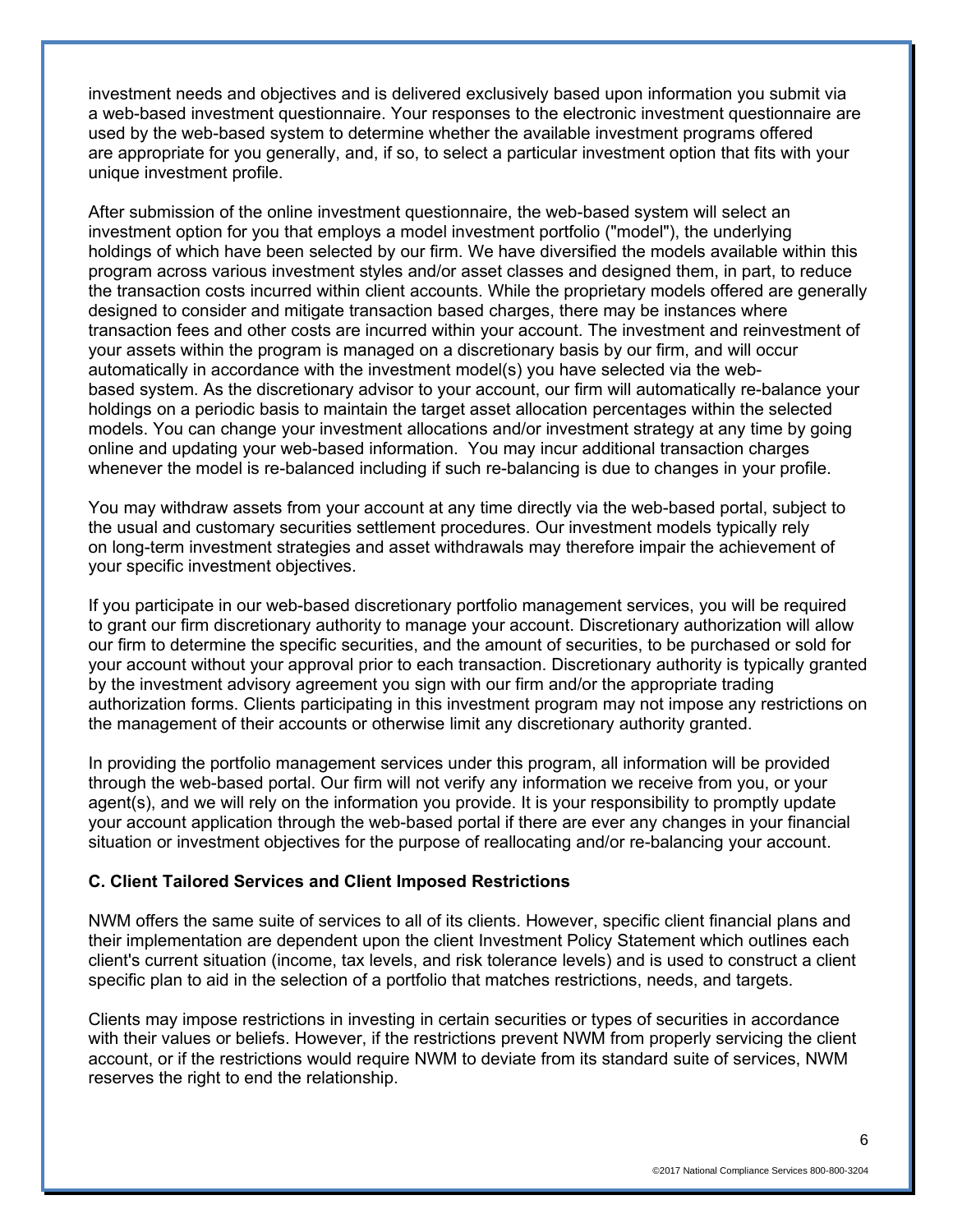### **D. Wrap Fee Programs**

NWM does not participate in any wrap fee programs.

### **E. Assets Under Management**

As of December 31, 2019, we provide continuous management services for \$46,740,000 in client assets on a discretionary basis, and \$562,000 in client assets on a non-discretionary basis. We also provide advice on \$2,500,000 in client assets that are not continuously managed.

## **Item 5 Fees and Compensation**

### **A. Fee Schedule**

*Investment Supervisory Services Fees* 

Our fee for portfolio management services is based on a percentage of the assets in your accounts and is set forth in the following annual fee schedule:

| <b>Annual Fee Schedule</b>                        |                                                                                      |  |
|---------------------------------------------------|--------------------------------------------------------------------------------------|--|
| <b>Assets Under Management</b><br>Under \$100,000 | <b>Annual Fee</b><br>1.25%                                                           |  |
| \$100,000 to \$5,000,000                          | 1.00%                                                                                |  |
| Over \$5,000,000*                                 | 1.00% on first \$5,000,000,<br>0.75% on next \$5,000,000,<br>0.50% over \$10,000,000 |  |
| Foreign/International Assets                      | 1.75%                                                                                |  |

\*For Example, an account's value is \$10,000,000.00 as of March 31. The fee for the quarter is calculated below:

| The first \$5 million is charged 1.00% (\$5,000,000 X 0.01)                              | \$50,000 |
|------------------------------------------------------------------------------------------|----------|
| Second \$5 million is charged 0.75% (\$5,000,000 X 0.75)                                 | \$37,500 |
| These charges are totaled $(\$50,000 + \$37,500)$                                        | \$87,500 |
| The total is divided by four to arrive at the quarterly fee $(\$87,500 \div 4) \$21,875$ |          |

In this example, the fee for the quarter ended March 31 is \$21,875.

The final fee schedule is attached as Exhibit II of the Investment Advisory Contract. Fees are billed and payable quarterly in advance, based on the balance at end of billing period. Clients may terminate their contracts with thirty days' written notice. Refunds are given on a prorated basis, based on the number of days remaining in a quarter at the point of termination. Clients may terminate their contracts without penalty, for full refund, within 5 business days of signing the advisory contract. Advisory fees are withdrawn directly from the client's accounts with client written authorization.

In states that require it, the custodian will send quarterly invoices to the client wherein NWM fees are itemized.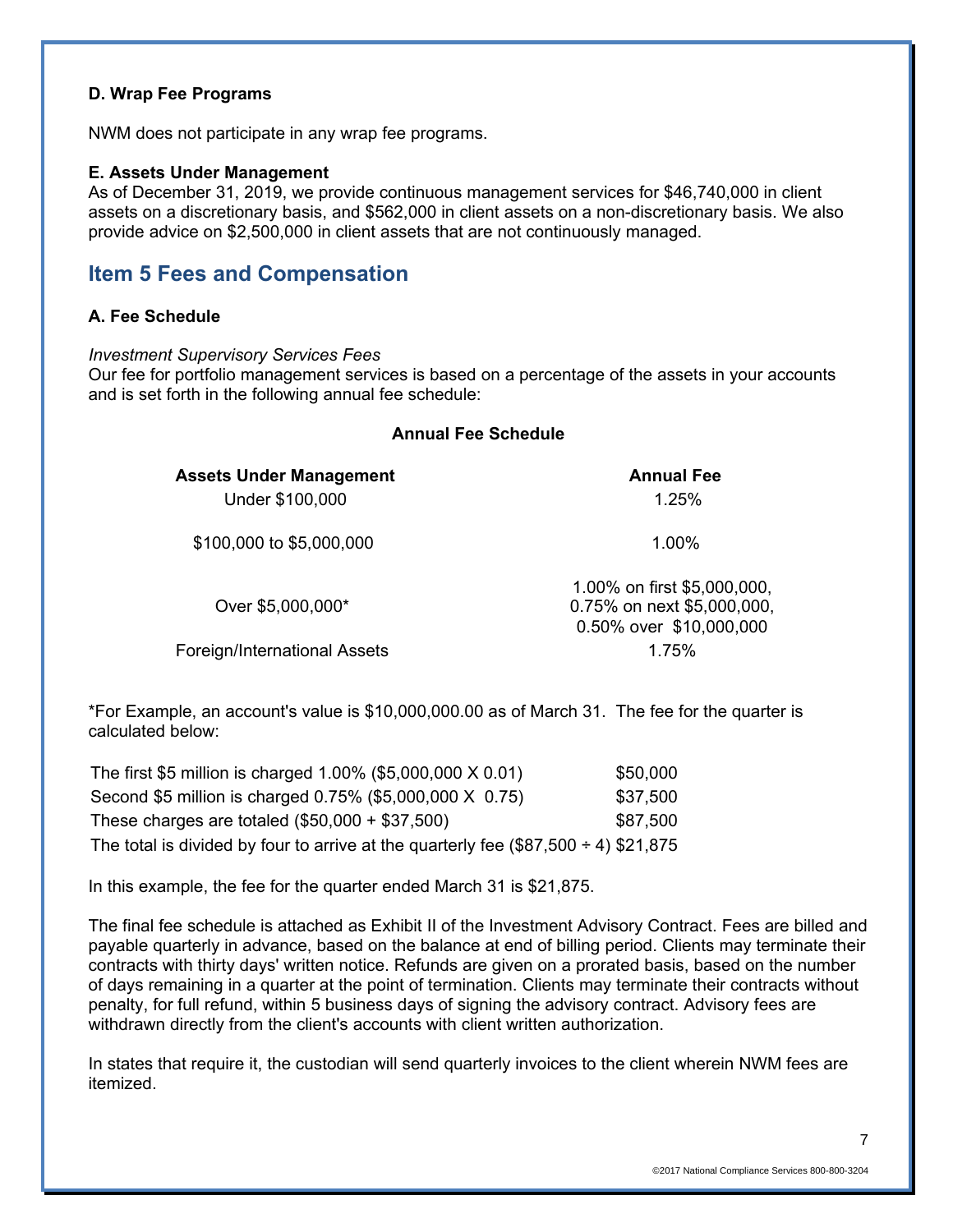If the portfolio management agreement is executed at any time other than the first day of a calendar quarter, our fees will apply on a pro rata basis, which means that the advisory fee is payable in proportion to the number of days in the quarter for which you are a client. Our advisory fee is negotiable, depending on individual client circumstances.

At our discretion, we may combine the account values of family members living in the same household to determine the applicable advisory fee. For example, we may combine account values for you and your minor children, joint accounts with your spouse, and other types of related accounts. Combining account values may increase the asset total, which may result in your paying a reduced advisory fee based on the available breakpoints in our fee schedule stated above.

We will deduct our fee directly from your account through the qualified custodian holding your funds and securities. We will deduct our advisory fee only when the following requirements are met:

- You provide our firm with written authorization permitting the fees to be paid directly from your account held by the qualified custodian.
- The qualified custodian agrees to send you a statement, at least quarterly, indicating all amounts disbursed from your account including the amount of the advisory fee paid directly to our firm.

If you have any questions about the statement(s) you receive from the qualified custodian call our main office number located on the cover page of this brochure.

### *Financial Planning Services*

We generally charge a fixed fee for standard financial planning services, which ranges between \$500 and \$2,500 for a set amount of completion hours. For more specialized services, including but not limited to divorce financial analyst consulting and end of life advising, an hourly rate is assessed for the number of hours worked at a rate of \$150 per hour. At the firm's discretion, this fee can be negotiated or waived if assets under management is expected to be over \$100,000 within 12 months or at discretion of advisor. The fee is negotiable depending upon the complexity and scope of the plan, your financial situation, and your objectives. We do not require you to pay fees six or more months in advance. Should the engagement last longer than six months between acceptance of financial planning agreement and delivery of the financial plan, any prepaid unearned fees will be promptly returned to you less a pro rata charge for bona fide financial planning services rendered to date.

We will not require prepayment of a fee more than six months in advance and in excess of \$500.

At our discretion, we may offset our financial planning fees to the extent you implement the financial plan through our Portfolio Management Service.

You may terminate the financial planning agreement upon written notice to our firm. If you have prepaid financial planning fees that we have not yet earned, you will receive a prorated refund of those fees. If financial planning fees are payable in arrears, you will be responsible for a prorated fee based on services performed prior to termination of the financial planning agreement.

### *Web-Based Portfolio Management Services Fees*

Our annual advisory fee for web-based portfolio management services consists of an asset-based management fee equal to 0.65% of the market value of your assets under our management, which includes the amount payable to Fidelity. This advisory fee is billed quarterly in advance based on the balance at the end of the billing period. The terms and conditions of this program shall be set forth in a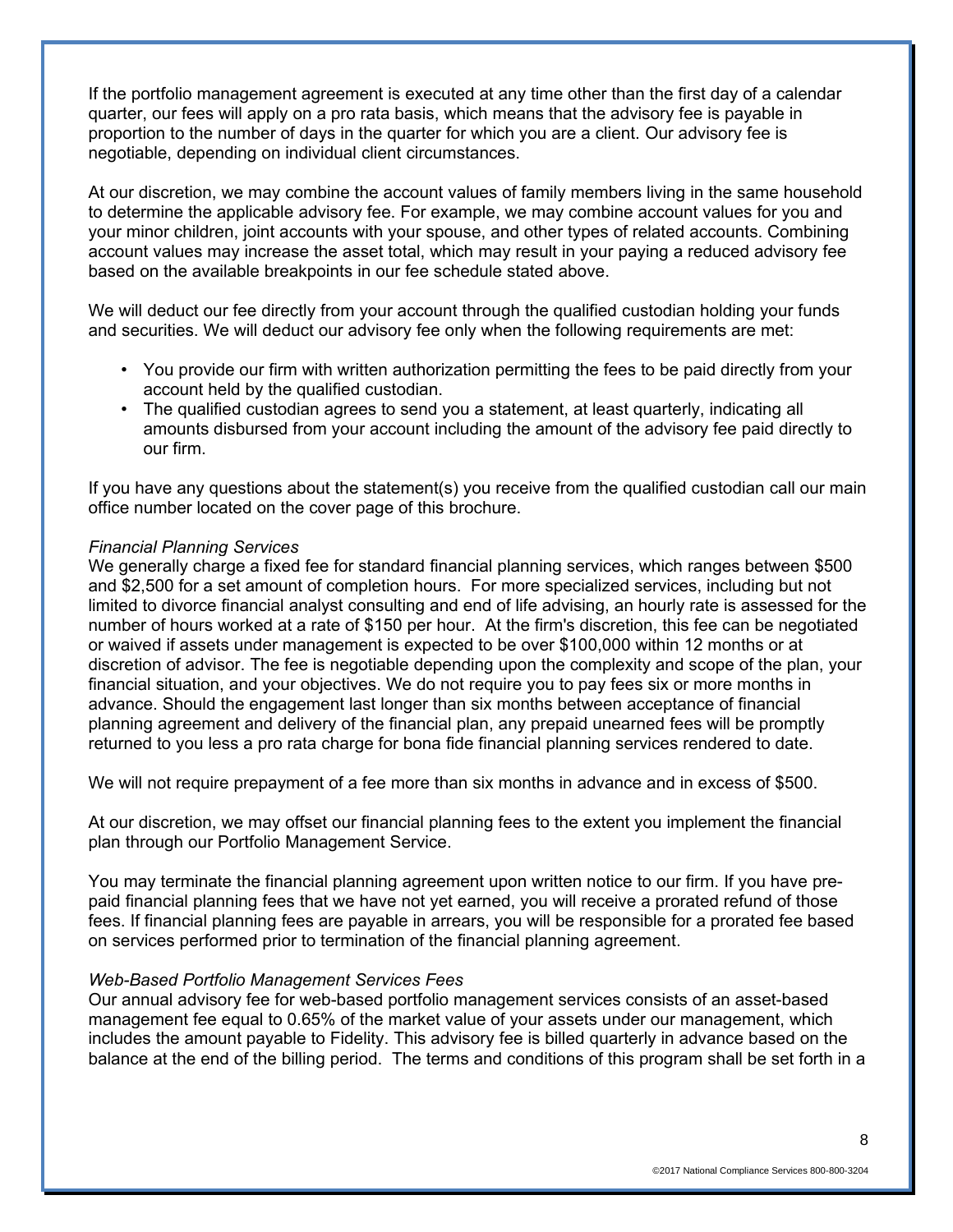written portfolio management agreement executed by the client and our firm. A portion of the advisory fee equal to 0.15% of the market value of the account is paid to Fidelity for their services, subject to a minimum account fee.

Our advisory fee will be deducted directly from your account through the qualified custodian holding your funds and securities. We will deduct our advisory fee only when you have given our firm written authorization permitting the fees to be paid directly from your account. Further, the qualified custodian will deliver an account statement to you at least quarterly. These account statements will show all disbursements from your account. You should review all statements for accuracy.

Our agreement for services will continue in effect until terminated by either party. You may terminate the management agreement upon written notice to our firm. You will incur a pro-rata charge for services rendered prior to the termination of the agreement, which means you will incur advisory fees only in proportion to the number of days in the calendar month during which you were a client. You have a right to terminate your agreement with our firm within 5 business days of entering into the agreement, without penalty.

### **B. Payment of Fees**

### *Payment of Investment Supervisory Fees*

Advisory fees are withdrawn directly from the client's accounts with client written authorization. Fees are paid quarterly in advance.

Under certain circumstances, advisory fees may also be invoiced and billed directly to the client with payments due at the beginning of the quarter.

### *Payment of Financial Planning Services*

We require that you pay 50% of the fee in advance and the remaining portion upon the completion of the services rendered.

### **C. Clients Are Responsible For Third Party Fees**

Clients are responsible for the payment of all third party fees (i.e., custodian fees, mutual fund fees, transaction fees, etc.). Those fees are separate and distinct from the fees and expenses charged by NWM. Please see Item 12 of this brochure regarding broker/custodian.

### **D. Prepayment of Fees**

NWM collects fees in advance. Fees that are collected in advance will be refunded based on the prorated amount of work completed at the point of termination and the total days during the billing period. Fees will be returned within fourteen days to the client via check or a rebate in fees paid directly into their accounts.

### **E. Outside Compensation For the Sale of Securities to Clients**

Neither NWM nor its supervised persons accept any compensation for the sale of securities or other investment products, including asset-based sales charges or services fees from the sale of mutual funds.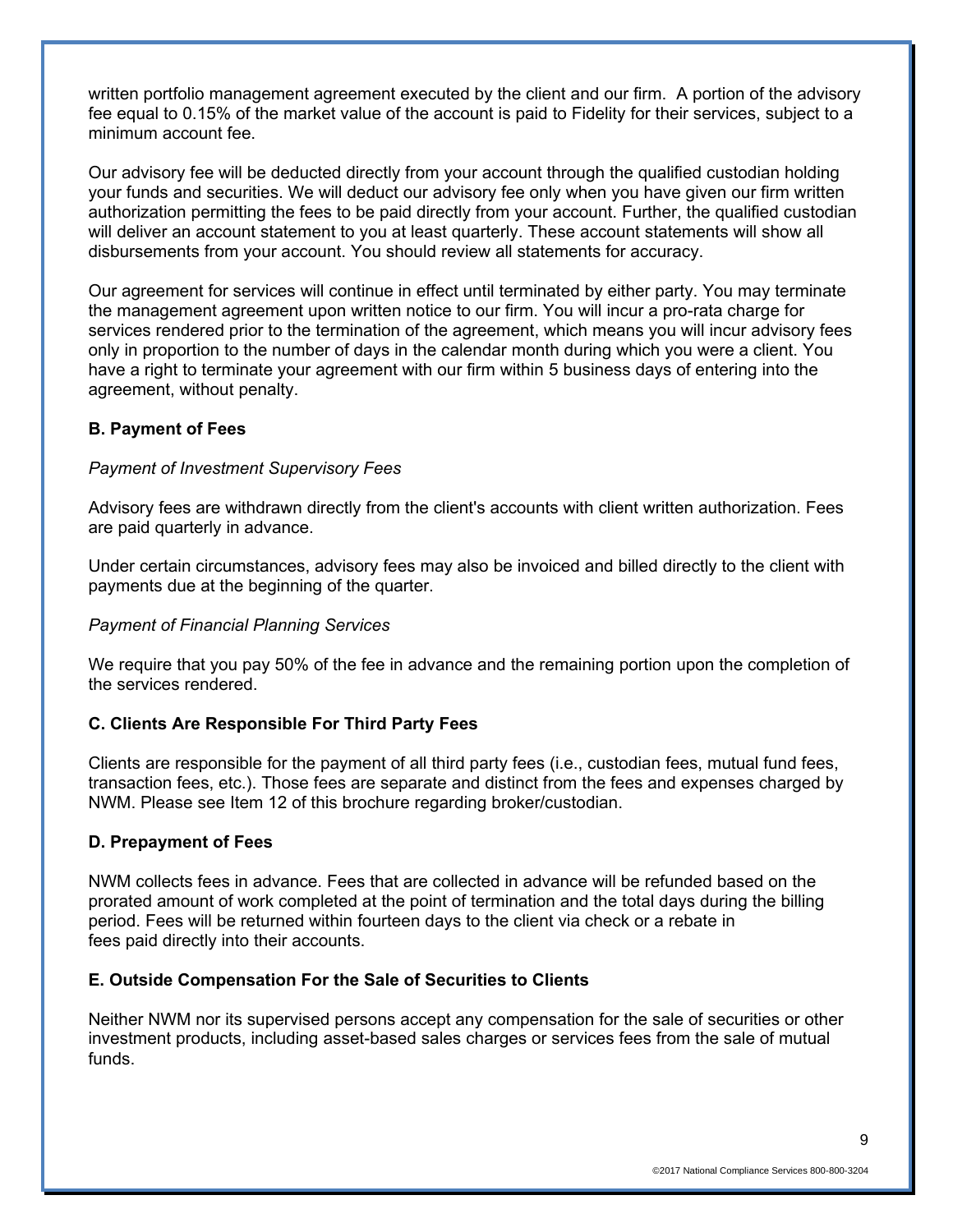## **Item 6 Performance-Based Fees and Side-By-Side Management**

NWM does not accept performance-based fees or other fees based on a share of capital gains on or capital appreciation of the assets of a client. Side-by-side management refers to the practice of managing accounts that are charged performance-based fees while at the same time managing accounts that are not charged performance-based fees. Our fees are calculated as described in the *Fees and Compensation* section above, and are not charged on the basis of a share of capital gains upon, or capital appreciation of, the funds in your advisory account.

## **Item 7 Types of Clients**

NWM generally provides management supervisory services to the following types of clients:

Individuals High-Net-Worth Individuals Corporations or Business Entities

### *Minimum Account Size*

There is an account minimum, \$100,000 per household, which may be waived by the investment advisor, based on the needs of the client and the complexity of the situation. For example, we may waive the minimum if you appear to have significant potential for increasing your assets under our management.

We also charge a minimum fee in the amount of \$1,000 per year for account management. We may reduce or waive the minimum fee if anticipated household AUM during the following 12 months will be at least \$100,000 to open and maintain an advisory account or for any other reason solely at the discretion of the adviser.

We may also combine account values for you and your minor children, joint accounts with your spouse, and other types of related accounts to meet the stated minimum.

## **Item 8 Methods of Analysis, Investment Strategies, and Risk of Investment Loss**

### **A. Methods of Analysis and Investment Strategies**

### *Methods of Analysis*

NWM's methods of analysis include charting analysis, fundamental analysis, technical analysis, and cyclical analysis.

**Charting Analysis** - involves the gathering and processing of price and volume pattern information for a particular security, sector, broad index or commodity. This price and volume pattern information is analyzed. The resulting pattern and correlation data are used to detect departures from expected performance and diversification and predict future price movements and trends.

**Risk:** Our charting analysis may not accurately detect anomalies or predict future price movements. Current prices of securities may reflect all information known about the security and day-to-day changes in market prices of securities may follow random patterns and may not be predictable with any reliable degree of accuracy.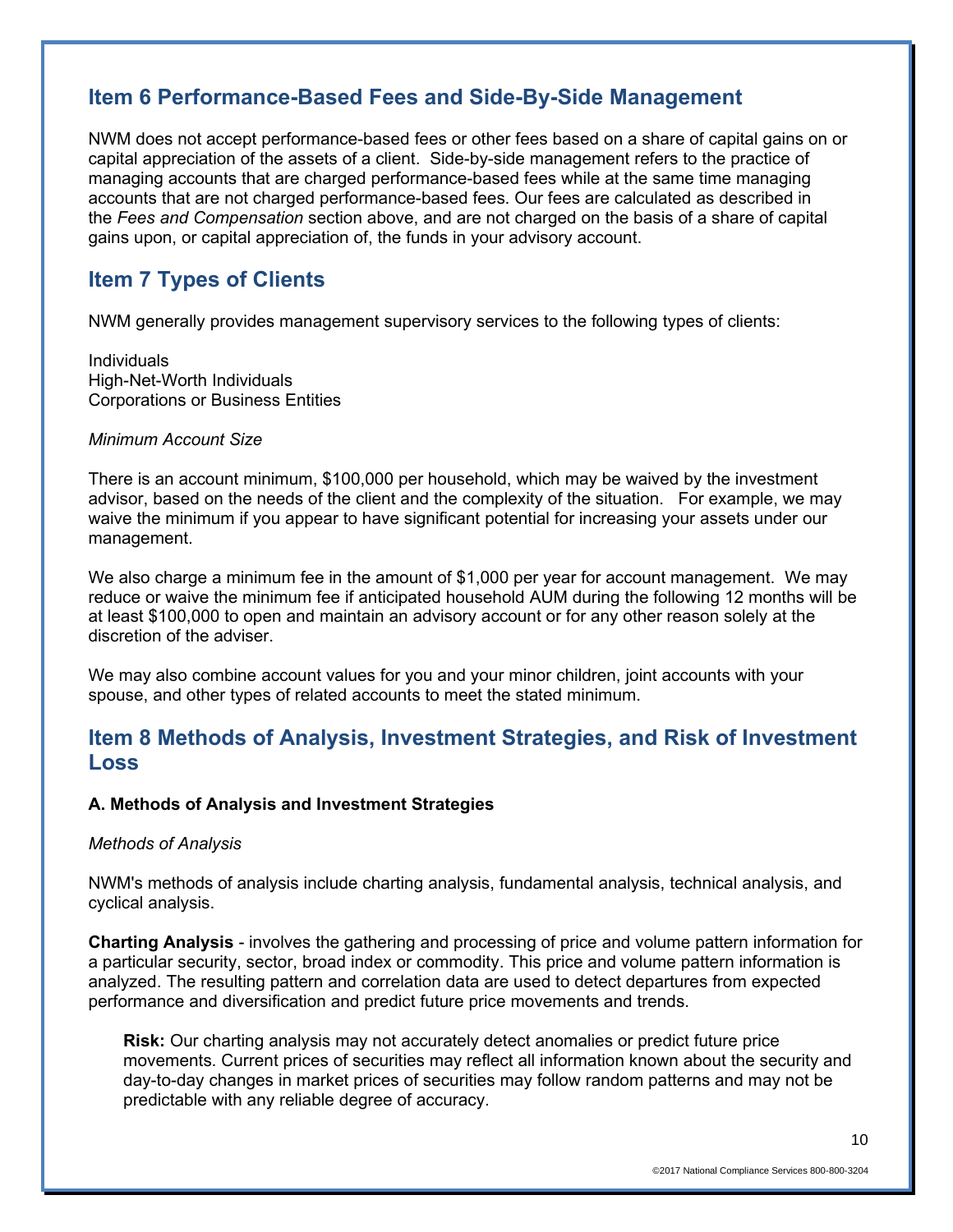**Fundamental Analysis** - involves analyzing individual companies and their industry groups, such as a company's financial statements, details regarding the company's product line, the experience and expertise of the company's management, and the outlook for the company and its industry. The resulting data is used to measure the true value of the company's stock compared to the current market value.

**Risk:** The risk of fundamental analysis is that information obtained may be incorrect and the analysis may not provide an accurate estimate of earnings, which may be the basis for a stock's value. If securities prices adjust rapidly to new information, utilizing fundamental analysis may not result in favorable performance.

**Technical Analysis** - involves studying past price patterns, trends and interrelationships in the financial markets to assess risk-adjusted performance and predict the direction of both the overall market and specific securities.

**Risk:** The risk of market timing based on technical analysis is that our analysis may not accurately detect anomalies or predict future price movements. Current prices of securities may reflect all information known about the security and day-to-day changes in market prices of securities may follow random patterns and may not be predictable with any reliable degree of accuracy.

**Cyclical Analysis** - a type of technical analysis that involves evaluating recurring price patterns and trends. Economic/business cycles may not be predictable and may have many fluctuations between long-term expansions and contractions.

**Risk:** The lengths of economic cycles may be difficult to predict with accuracy and therefore the risk of cyclical analysis is the difficulty in predicting economic trends and consequently the changing value of securities that would be affected by these changing trends.

**Modern Portfolio Theory** - a theory of investment which attempts to maximize portfolio expected return for a given amount of portfolio risk, or equivalently minimize risk for a given level of expected return, by carefully diversifying the proportions of various assets.

**Risk:** Market risk is that part of a security's risk that is common to all securities of the same general class (stocks and bonds) and thus cannot be eliminated by diversification.

### *Investment Strategies*

NWM uses long term trading, short term trading, margin transactions, options writing (including covered options, uncovered options, or spreading strategies), and short sales.

### **Investing in securities involves a risk of loss that you, as a client, should be prepared to bear.**

Long term trading is designed to capture market rates of both return and risk. Frequent trading, when done, can affect investment performance, particularly through increased brokerage and other transaction costs and taxes.

Short term trading, margin transactions, options writing, and short sales generally hold greater risk and clients should be aware that there is a material risk of loss using any of those strategies.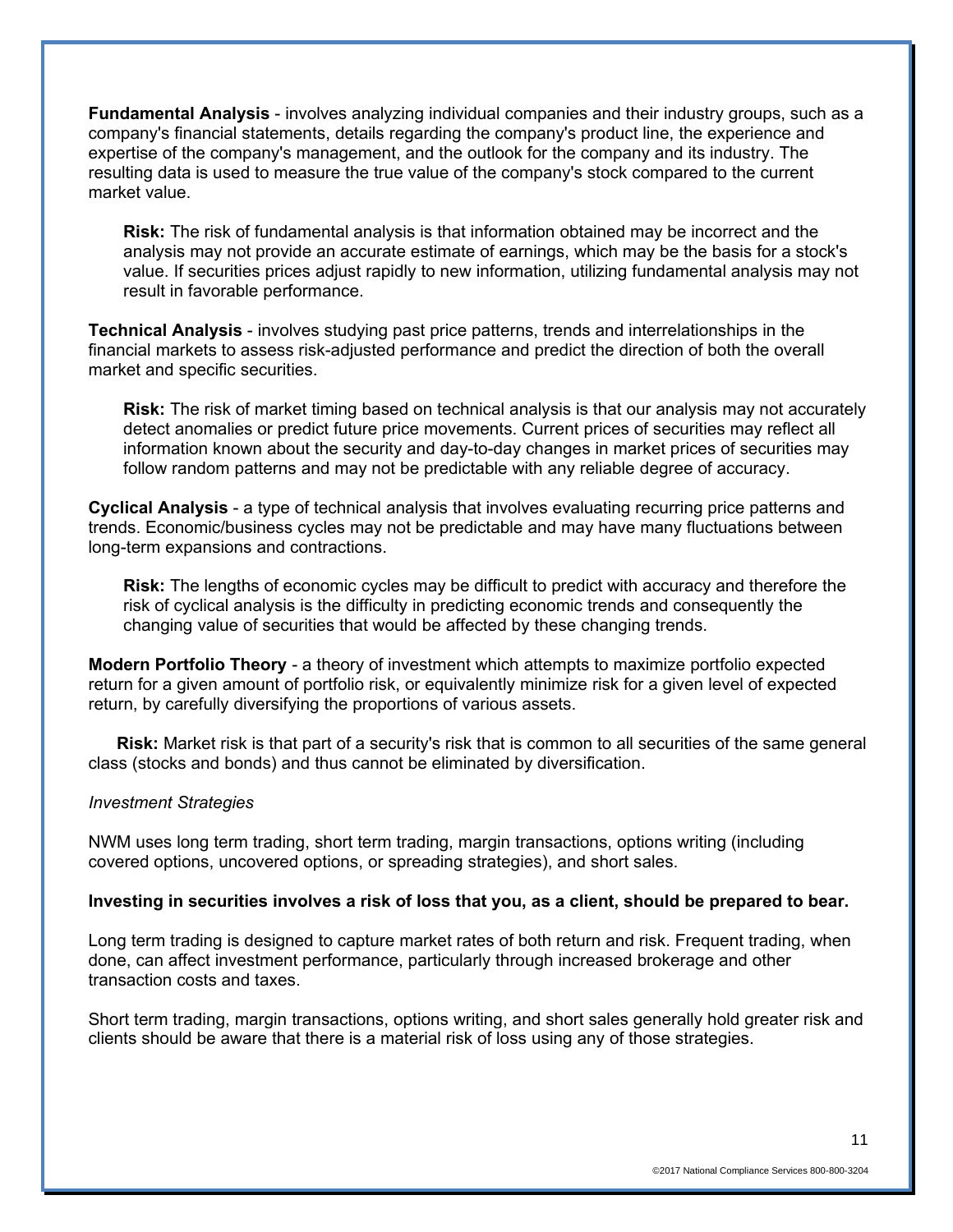**Short-Term Purchases** - securities purchased with the expectation that they will be sold within a relatively short period of time, generally less than one year, to take advantage of the securities' shortterm price fluctuations.

**Risk:** Using a short-term purchase strategy generally assumes that we can predict how financial markets will perform in the short-term which may be very difficult and will incur a disproportionately higher amount of transaction costs compared to long-term trading. There are many factors that can affect financial market performance in the short-term (such as short-term interest rate changes, cyclical earnings announcements, etc.) but may have a smaller impact over longer periods of times.

**Margin Transactions** - a securities transaction in which an investor borrows money to purchase a security, in which case the security serves as collateral on the loan.

**Risk:** If the value of the shares drops sufficiently, the investor will be required to either deposit more cash into the account or sell a portion of the stock in order to maintain the margin requirements of the account. This is known as a "margin call." An investor's overall risk includes the amount of money invested plus the amount that was loaned to them.

**Option Writing** - a securities transaction that involves selling an option. An option is a contract that gives the buyer the right, but not the obligation, to buy or sell a particular security at a specified price on or before the expiration date of the option. When an investor sells a call option, he or she must deliver to the buyer a specified number of shares if the buyer exercises the option. When an investor sells a put option, he or she must pay the strike price per share if the buyer exercises the option, and will receive the specified number of shares. The option writer/seller receives a premium (the market price of the option at a particular time) in exchange for writing the option.

**Risk:** Options are complex investments and can be risky, especially if the investor does not own the underlying stock. In certain situations, an investor's risk can be unlimited.

**Trading** - We may use frequent trading (in general, selling securities within 30 days of purchasing the same securities) as an investment strategy when managing your account(s). Frequent trading is not a fundamental part of our overall investment strategy, but we may use this strategy occasionally when we determine that it is suitable given your stated investment objectives and tolerance for risk. This may include buying and selling securities frequently in an effort to capture significant market gains and avoid significant losses.

**Risk:** When a frequent trading policy is in effect, there is a risk that investment performance within your account may be negatively affected, particularly through increased brokerage and other transactional costs and taxes.

**Short Sales** - Unlike a straightforward investment in stocks where you buy shares with the expectation that their price will increase so you can sell at a profit, in a "short sale" you borrow stocks from your brokerage firm and sell them immediately, hoping to buy them later at a lower price. Thus, a short seller hopes that the price of a stock will go down in the near future. A short seller thus uses declines in the market to his advantage. The short seller makes money when the stock prices fall and loses when prices go up. The SEC has strict regulations in place regarding short selling.

**Risk:** Short selling is risky. Investors should exercise extreme caution before short selling is implemented. A short seller will profit if the stock goes down in price, but if the price of the shares increase, the potential losses are unlimited because the stock can keep rising forever. There is no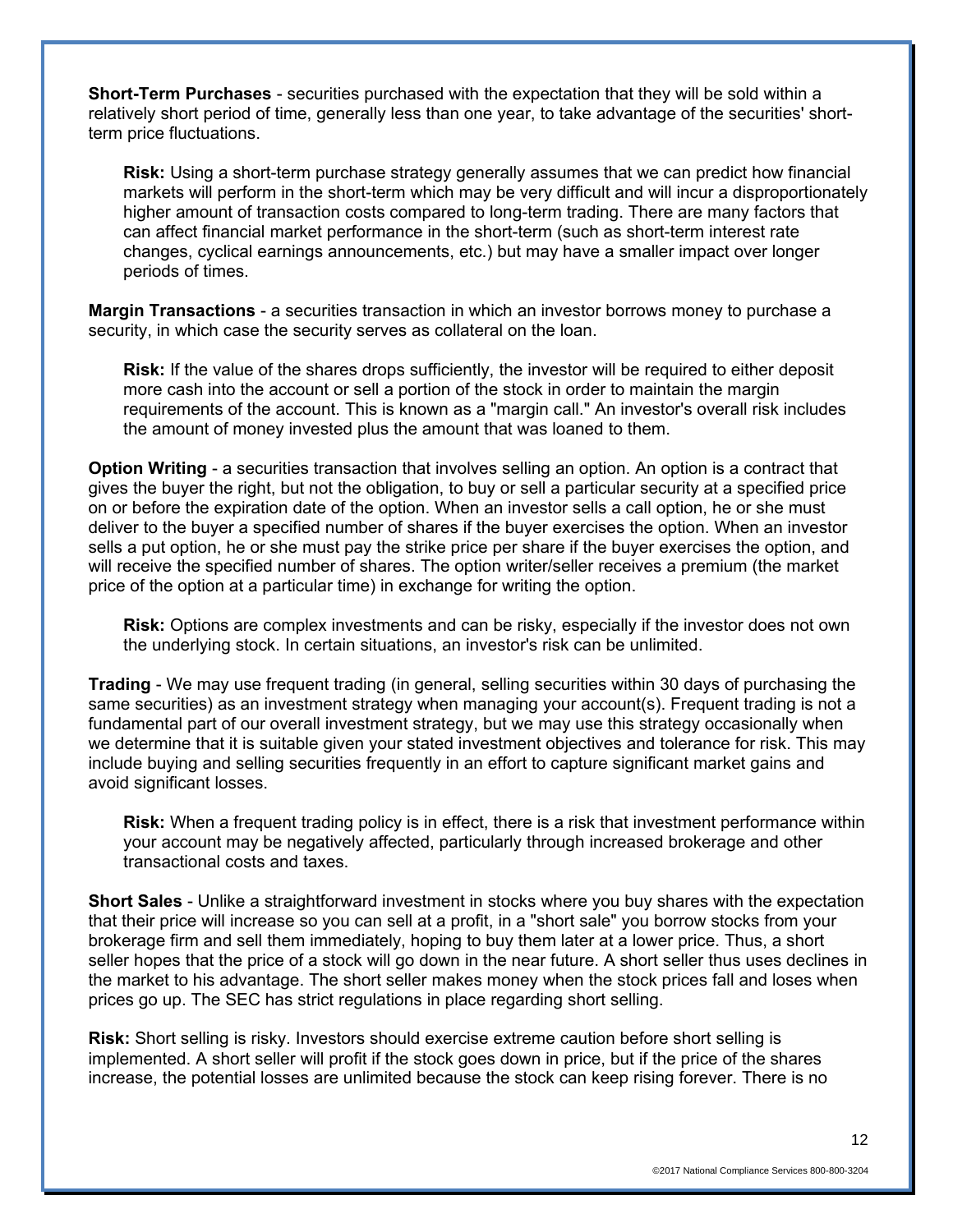ceiling on how much a short seller can lose in a trade. The share price may keep going up and the short seller will have to pay whatever the prevailing stock price is to buy back the shares. However, gains have a ceiling level because the stock price cannot fall below zero.

**Risk:** A short seller has to undertake to pay the earnings on the borrowed securities as long as the short seller chooses to keep the short position open. If the company declares huge dividends or issues bonus shares, the short seller will have to pay that amount to the lender. Any such occurrence can skew the entire short investment and make it unprofitable. The broker can use the funds in the short seller's margin account to buy back the loaned shares or issue a "call away" to get the short seller to return the borrowed securities. If the broker makes this call when the stock price is much higher than the price at the time of the short sale, then the investor can end up taking huge losses.

**Risk:** Margin interest can be a significant expense. Since short sales can only be undertaken in margin accounts, the interest payable on short trades can be substantial, especially if short positions are kept open over an extended period.

**Risk:** Shares that are difficult to borrow - because of high short interest, limited float, or any other reason - have "hard-to-borrow" fees. These fees are based on an annualized rate that can range from a small fraction of a percent to more than 100% of the value of the short trade. The hard-to-borrow rate can fluctuate substantially on a daily basis; therefore, the exact dollar amount of the fee may not be known in advance, and may be substantial.

Our investment strategies and advice may vary depending upon each client's specific financial situation. As such, we determine investments and allocations based upon your predefined objectives, risk tolerance, time horizon, financial information, liquidity needs and other various suitability factors. Your restrictions and guidelines may affect the composition of your portfolio. **It is important that you notify us immediately with respect to any material changes to your financial circumstances, including for example, a change in your current or expected income level, tax circumstances, or employment status.**

**Investing in securities involves a risk of loss that you, as a client, should be prepared to bear.**

### **C. Risks of Specific Securities Utilized**

We recommend various types of securities and we do not primarily recommend one particular type of security over another since each client has different needs and different tolerance for risk. Each type of security has its own unique set of risks associated with it and it would not be possible to list here all of the specific risks of every type of investment. Even within the same type of investment, risks can vary widely. However, in very general terms, the higher the anticipated return of an investment, the higher the risk of loss associated with the investment. A description of the types of securities we may recommend to you and some of their inherent risks are provided below.

**Stocks:** There are numerous ways of measuring the risk of equity securities (also known simply as "equities" or "stock"). In very broad terms, the value of a stock depends on the financial health of the company issuing it. However, stock prices can be affected by many other factors including, but not limited to the class of stock (for example, preferred or common); the health of the market sector of the issuing company; and, the overall health of the economy. In general, larger, better established companies ("large cap") tend to be safer than smaller start-up companies ("small cap") are but the mere size of an issuer is not, by itself, an indicator of the safety of the investment.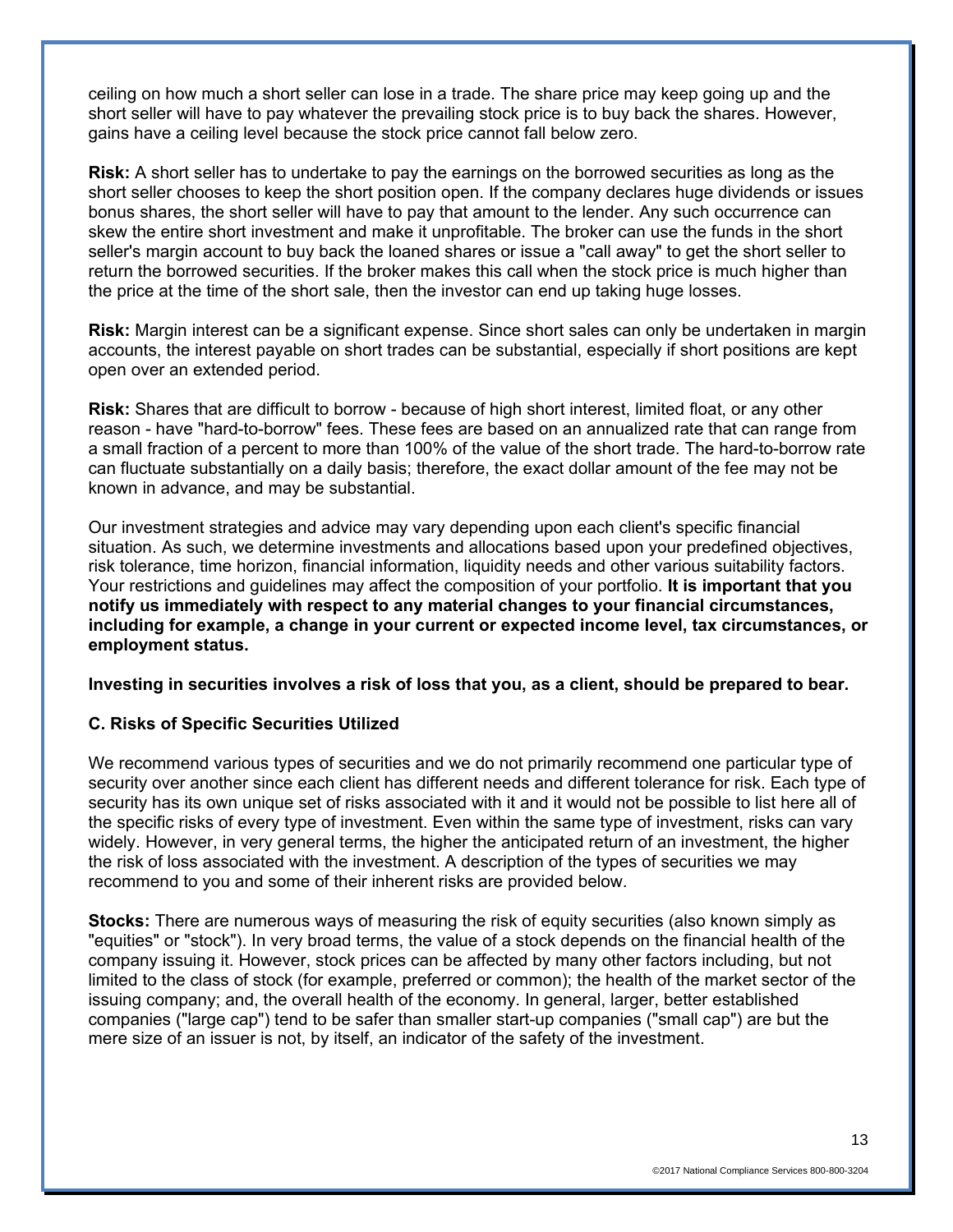**Mutual Funds and Exchange Traded Funds:** Mutual funds and exchange traded funds ("ETF") are professionally managed collective investment systems that pool money from many investors and invest in stocks, bonds, short-term money market instruments, other mutual funds, other securities, or any combination thereof. The fund will have a manager that trades the fund's investments in accordance with the fund's investment objective. While mutual funds and ETFs generally provide diversification, risks can be significantly increased if the fund is concentrated in a particular sector of the market, primarily invests in small cap or speculative companies, uses leverage (i.e., borrows money) to a significant degree, or concentrates in a particular type of security (i.e., equities) rather than balancing the fund with different types of securities. ETFs differ from mutual funds since they can be bought and sold throughout the day like stock and their price can fluctuate throughout the day. The returns on mutual funds and ETFs can be reduced by the costs to manage the funds. Also, while some mutual funds are "no load" and charge no fee to buy into, or sell out of, the fund, other types of mutual funds do charge such fees which can also reduce returns. Mutual funds can also be "closed end" or "open end". So-called "open end" mutual funds continue to allow in new investors indefinitely whereas "closed end" funds have a fixed number of shares to sell which can limit their availability to new investors.

ETFs may have tracking error risks. For example, the ETF investment adviser may not be able to cause the ETF's performance to match that of its Underlying Index or other benchmark, which may negatively affect the ETF's performance. In addition, for leveraged and inverse ETFs that seek to track the performance of their Underlying Indices or benchmarks on a daily basis, mathematical compounding may prevent the ETF from correlating with performance of its benchmark. In addition, an ETF may not have investment exposure to all of the securities included in its Underlying Index, or its weighting of investment exposure to such securities may vary from that of the Underlying Index. Some ETFs may invest in securities or financial instruments that are not included in the Underlying Index, but which are expected to yield similar performance.

NWM generally seeks investment strategies that do not involve significant or unusual risk beyond that of the general domestic and/or international equity markets. However, it may occasionally utilize margin transactions, options writing and short sales which generally hold greater risk of capital loss and clients should be aware that there is a material risk of loss using any of those strategies.

**Past performance is not a guarantee of future returns. Investing in securities involves a risk of loss that you, as a client, should be prepared to bear.** 

## **Item 9 Disciplinary Information**

There are no legal or disciplinary events that are material to a client's or prospective client's evaluation of this advisory business or the integrity of our management.

# **Item 10 Other Financial Industry Activities and Affiliations**

### **A. Registration as a Broker/Dealer or Broker/Dealer Representative**

Neither NWM nor its representatives are registered as a broker/dealer or as representatives of a broker/dealer.

### **B. Registration as a Futures Commission Merchant, Commodity Pool Operator, or a Commodity Trading Advisor**

Neither NWM nor its representatives are registered as a Futures Commission Merchant, Commodity Pool Operator, or a Commodity Trading Advisor.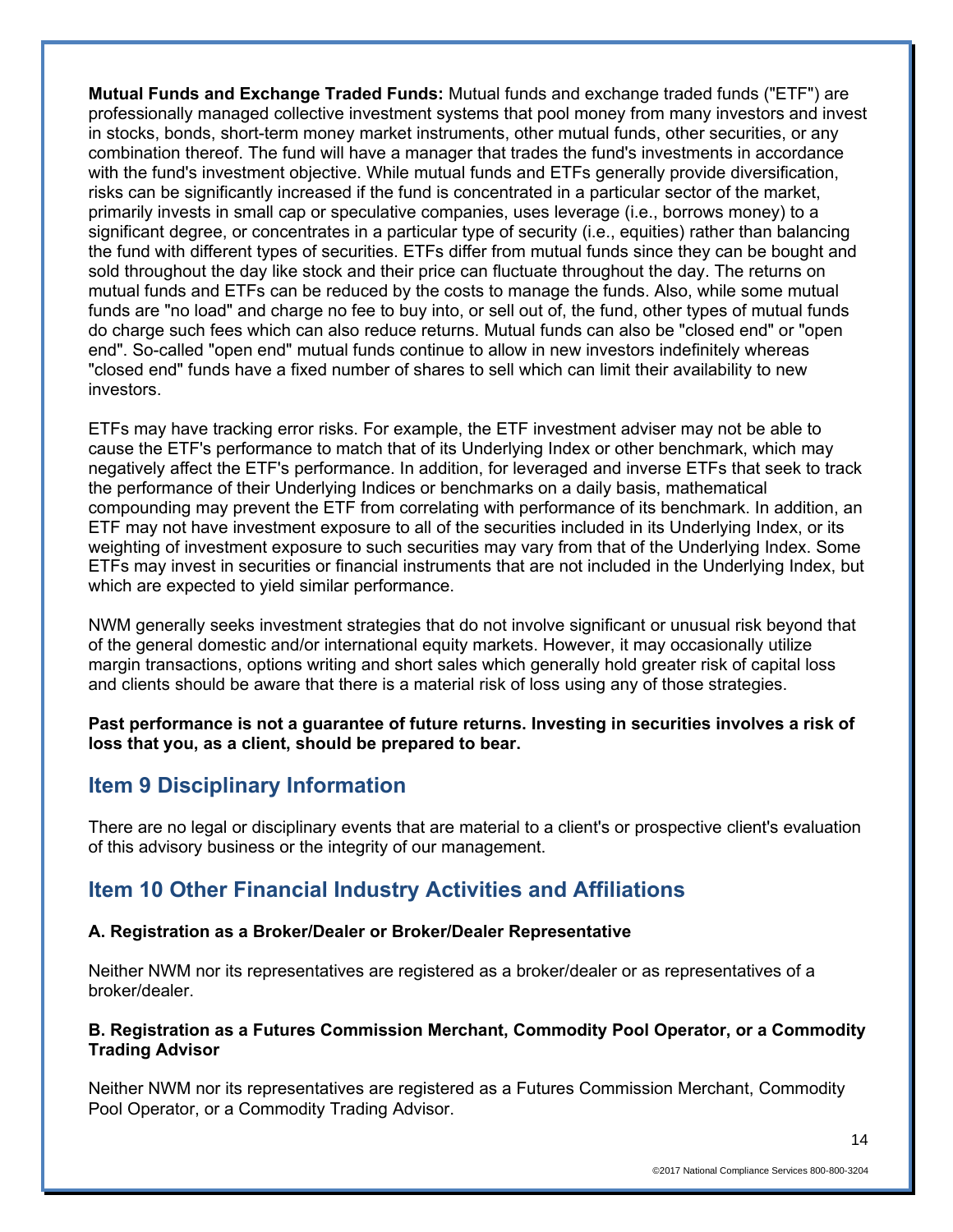### **C. Registration Relationships Material to this Advisory Business and Possible Conflicts of Interests**

Neither NWM nor its representatives have any material relationships to this advisory business that would present a possible conflict of interest.

### **D. Selection of Other Advisors or Managers and How This Adviser is Compensated for Those Selections**

NWM does not utilize nor select other advisors or third party managers. All assets are managed by NWM management.

## **Item 11 Code of Ethics, Participation or Interest in Client Transactions and Personal Trading**

### **A. Code of Ethics**

We have a written Code of Ethics that covers the following areas: Prohibited Purchases and Sales, Insider Trading, Personal Securities Transactions, Exempted Transactions, Prohibited Activities, Conflicts of Interest, Gifts and Entertainment, Confidentiality, Service on a Board of Directors, Compliance Procedures, Compliance with Laws and Regulations, Procedures and Reporting, Certification of Compliance, Reporting Violations, Compliance Officer Duties, Training and Education, Recordkeeping, Annual Review, and Sanctions. Clients may request a copy of our Code of Ethics from management.

### **B. Recommendations Involving Material Financial Interests**

NWM does not recommend that clients buy or sell any security in which a related person to NWM has a material financial interest.

### **C. Investing Personal Money in the Same Securities as Clients**

From time to time, representatives of NWM may buy or sell securities for themselves that they also recommend to clients. This may provide an opportunity for representatives of NWM to buy or sell the same securities before or after recommending the same securities to clients resulting in representatives profiting off the recommendations they provide to clients. NWM will always document any transactions that could be construed as conflicts of interest and will always transact client business before their own when similar securities are being bought or sold.

### **D. Trading Securities At/Around the Same Time as Clients' Securities**

From time to time, representatives of NWM may buy or sell securities for themselves at or around the same time as clients. This may provide an opportunity for representatives of NWM to buy or sell securities before or after recommending securities to clients resulting in representatives profiting off the recommendations they provide to clients.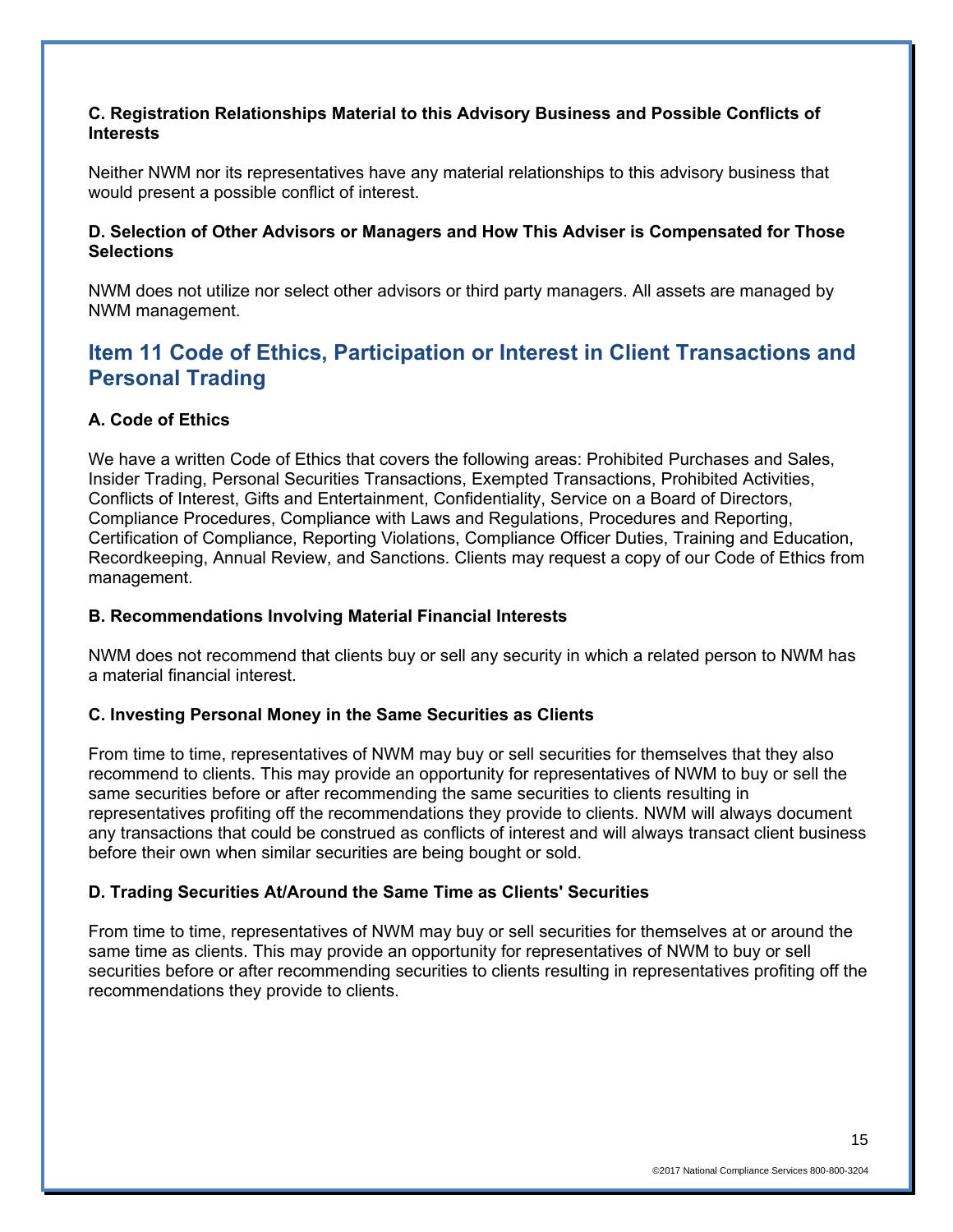### **Block Trading**

Our firm or persons associated with our firm may buy or sell securities for you at the same time we or persons associated with our firm buy or sell such securities for our own account. We may also combine our orders to purchase securities with your orders to purchase securities ("block trading"). Refer to the *Brokerage Practices* section in this brochure for information on our block trading practices.

A conflict of interest exists in such cases because we have the ability to trade ahead of you and potentially receive more favorable prices than you will receive. To eliminate this conflict of interest, it is our policy that neither our firm nor persons associated with our firm shall have priority over your account in the purchase or sale of securities.

NWM also executes transactions for each client investment model group via aggregated trading. Trades across all accounts within each group are executed at essentially the same price. This is similar to block trading, but it is the custodian that allocates the trades across the accounts rather than NWM.

# **Item 12 Brokerage Practices**

## **A. Factors Used to Select Custodians and/or Broker/Dealers**

We recommend the brokerage and custodial services of Fidelity (whether one or more "Custodian"). Your assets must be maintained in an account at a "qualified custodian," generally a broker-dealer or bank. In recognition of the value of the services the Custodian provides, you may pay higher commissions and/or trading costs than those that may be available elsewhere.

We seek to recommend a custodian/broker that will hold your assets and execute transactions on terms that are, overall, the most favorable compared to other available providers and their services. We consider various factors, including:

- Capability to buy and sell securities for your account itself or to facilitate such services.
- The likelihood that your trades will be executed.
- Availability of investment research and tools.
- Overall quality of services.
- Competitiveness of price.
- Reputation, financial strength, and stability.
- Existing relationship with our firm and our other clients.

The custodian was chosen based on their relatively low transaction fees and access to mutual funds and ETFs. NWM will never charge a premium or commission on transactions, beyond the actual cost imposed by the custodian.

### *1.Research and Other Soft-Dollar Benefits*

NWM receives no research, product, or service other than execution from a brokerdealer or third-party in connection with client securities transactions ("soft dollar benefits").

## *2. Brokerage for Client Referrals*

NWM receives no referrals from a broker-dealer or third party in exchange for using that broker-dealer or third party.

*3.Clients Directing Which Broker-Dealer/Custodian to Use*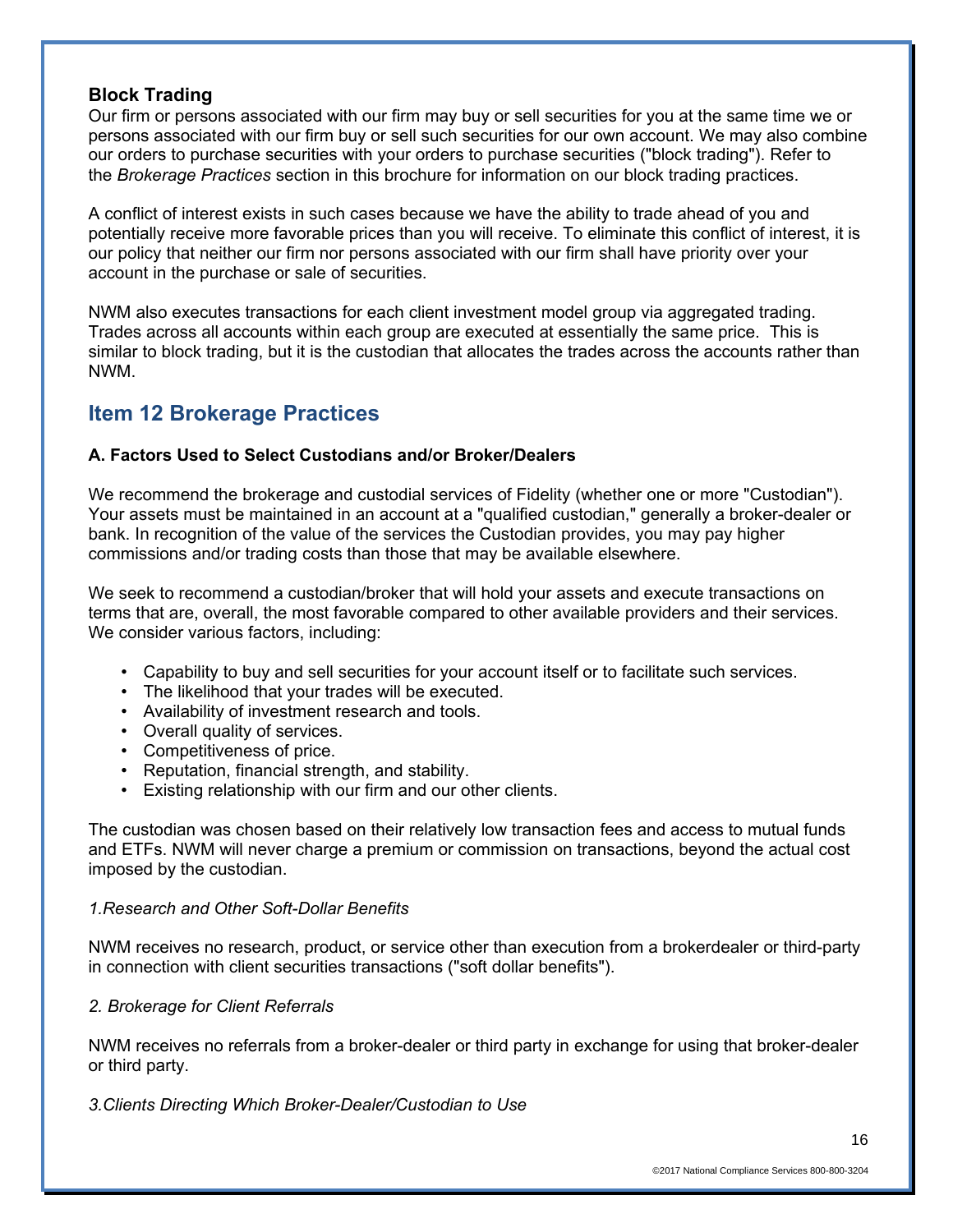We generally require that you direct our firm to execute transactions through Fidelity. NWM allows clients to direct brokerage. NWM may be unable to achieve most favorable execution of client transactions if clients choose to direct brokerage through another broker-dealer that offers the same types of services. This may cost clients money because without the ability to direct brokerage NWM may not be able to aggregate orders to reduce transactions costs resulting in higher brokerage commissions and less favorable prices. Not all investment advisers allow their clients to direct brokerage.

### **Web-Based Portfolio Management Services**

For participation in our web-based portfolio management services, we require that our clients use Fidelity Brokerage Services LLC ("Fidelity"), a registered broker-dealer and member of the SIPC, as the qualified custodian. We are independently owned and operated and are not affiliated with Fidelity. Fidelity will hold your assets in a brokerage account and buy and sell securities when you instruct them to. While we recommend that you use Fidelity as custodian/broker, you will decide whether to do so and will open your account with Fidelity by entering into an account agreement directly with them. We do not open the account for you, although we may assist you in doing so. If you do not wish to place your assets with Fidelity, then we cannot manage your account on the Fidelity Automated Managed Platform accessible through the Wealthscape/eMoney platform (or any replacement or successor platform).

## **B. Aggregating (Block) Trading for Multiple Client Accounts**

We combine multiple orders for shares of the same securities purchased for discretionary advisory accounts we manage (this practice is commonly referred to as "block trading"). We will then distribute a portion of the shares to participating accounts in a fair and equitable manner. Generally, participating accounts will pay a fixed transaction cost regardless of the number of shares transacted. In certain cases, each participating account pays an average price per share for all transactions and pays a proportionate share of all transaction costs on any given day. In the event an order is only partially filled, the shares will be allocated to participating accounts in a fair and equitable manner, typically in proportion to the size of each client's order. Accounts owned by our firm or persons associated with our firm may participate in block trading with your accounts; however, they will not be given preferential treatment.

We do not block trade for non-discretionary accounts. Accordingly, non-discretionary accounts may pay different costs than discretionary accounts pay. If you enter into non-discretionary arrangements with our firm, we may not be able to buy and sell the same quantities of securities for you and you may pay higher commissions, fees, and/or transaction costs than clients who enter into discretionary arrangements with our firm.

NWM also executes transactions for each client investment model group via aggregated trading. Trades across all accounts within each group are executed at essentially the same price. This is similar to block trading, but it is the custodian that allocates the trades across the accounts rather than NWM.

## **Item 13 Reviews of Accounts**

Client accounts are reviewed at least annually by a Wealth Management Advisor. The primary advisors are instructed to review clients' accounts with regards to their investment policies and risk tolerance levels. The individuals conducting reviews may vary from time to time, as personnel join or leave our firm.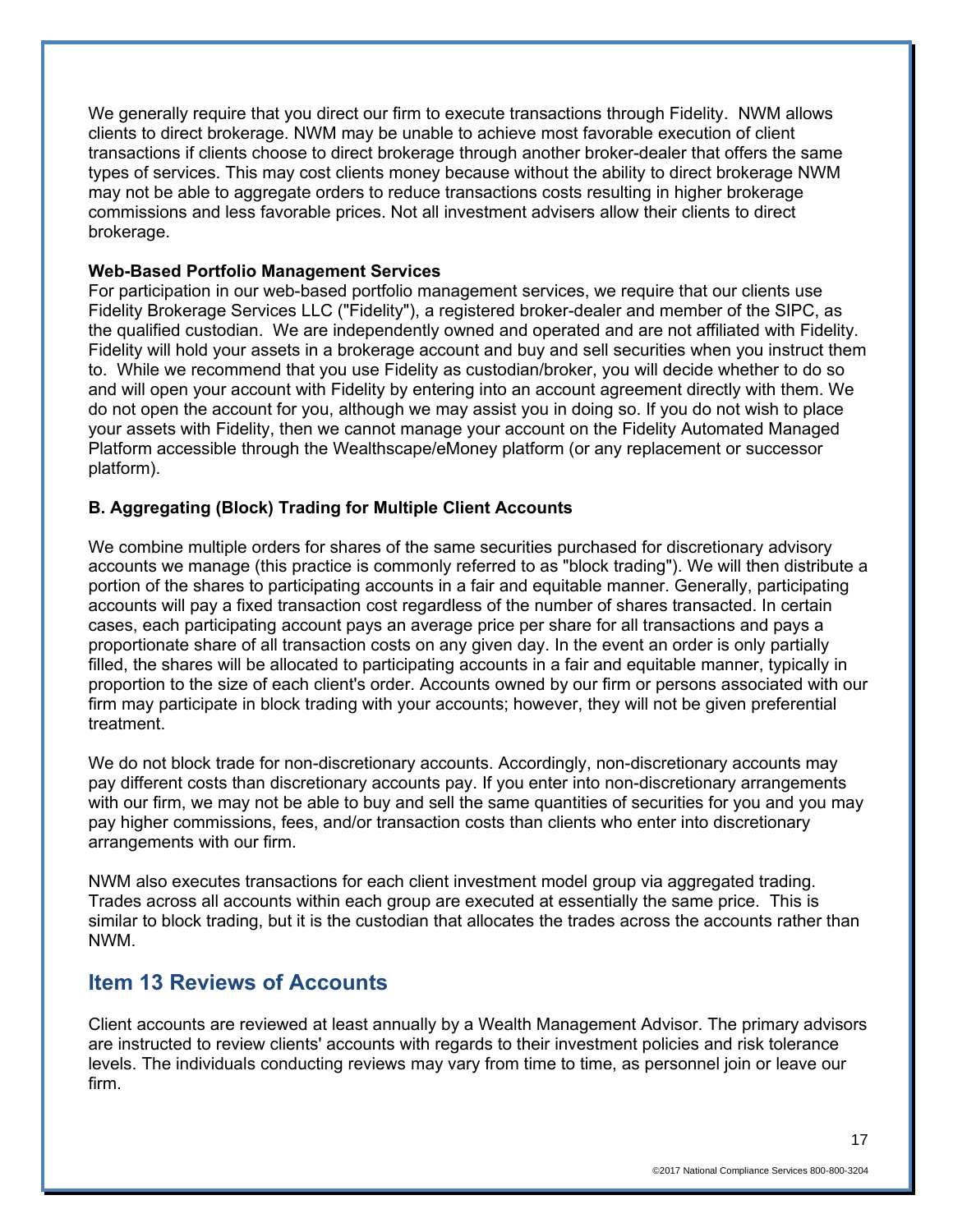We may provide you with additional or regular written reports in conjunction with account reviews. Reports we provide to you will contain relevant account and/or market-related information such as an inventory of account holdings and account performance, etc. You will receive trade confirmations and monthly or quarterly statements from your account custodian(s).

Reviews may be triggered by material market, economic or political events, or by changes in client's financial situations (such as retirement, termination of employment, physical move, or inheritance).

For clients with financial plans, a Wealth Management Advisor will review financial plans as needed. These reviews are provided as part of the contracted services. We do not assess additional fees for financial plan reviews. Generally, we will contact you periodically to determine whether any updates may be needed based on changes in your circumstances. Changed circumstances may include, but are not limited to marriage, divorce, birth, death, inheritance, lawsuit, retirement, job loss and/or disability, among others. We recommend meeting with you at least annually to review and update your plan if needed. Additional reviews will be conducted upon your request. Written updates to the financial plan may be provided in conjunction with the review. Updates to your financial plan may be subject to our then current fixed fee rate, which you must approve in writing and in advance of the update.

# **Item 14 Client Referrals and Other Compensation**

### **A. Economic Benefits Provided by Third Parties for Advice Rendered to Clients (Includes Sales Awards or Other Prizes)**

NWM does not receive any economic benefit, directly or indirectly from any third party for advice rendered to NWM clients.

## **B. Compensation to Non-Advisory Personnel for Client Referrals**

NWM does not directly or indirectly compensate any person who is not advisory personnel for client referrals.

Refer to the *Brokerage Practices* section above for disclosures on research and other benefits we may receive resulting from our relationship with your account custodian.

## **Item 15 Custody**

NWM does not take custody of client accounts at any time. Custody of client's accounts is held primarily at the custodian.

As paying agent for our firm, your independent custodian will directly debit your account(s) for the payment of our advisory fees. This ability to deduct our advisory fees from your accounts causes our firm to exercise limited custody over your funds or securities. We do not have physical custody of any of your funds and/or securities. Your funds and securities will be held with a bank, broker-dealer, or other qualified custodian. You will receive account statements from the qualified custodian(s) holding your funds and securities at least quarterly. The account statements from your custodian(s) will indicate the amount of our advisory fees deducted from your account(s) each billing period. You should carefully review account statements for accuracy.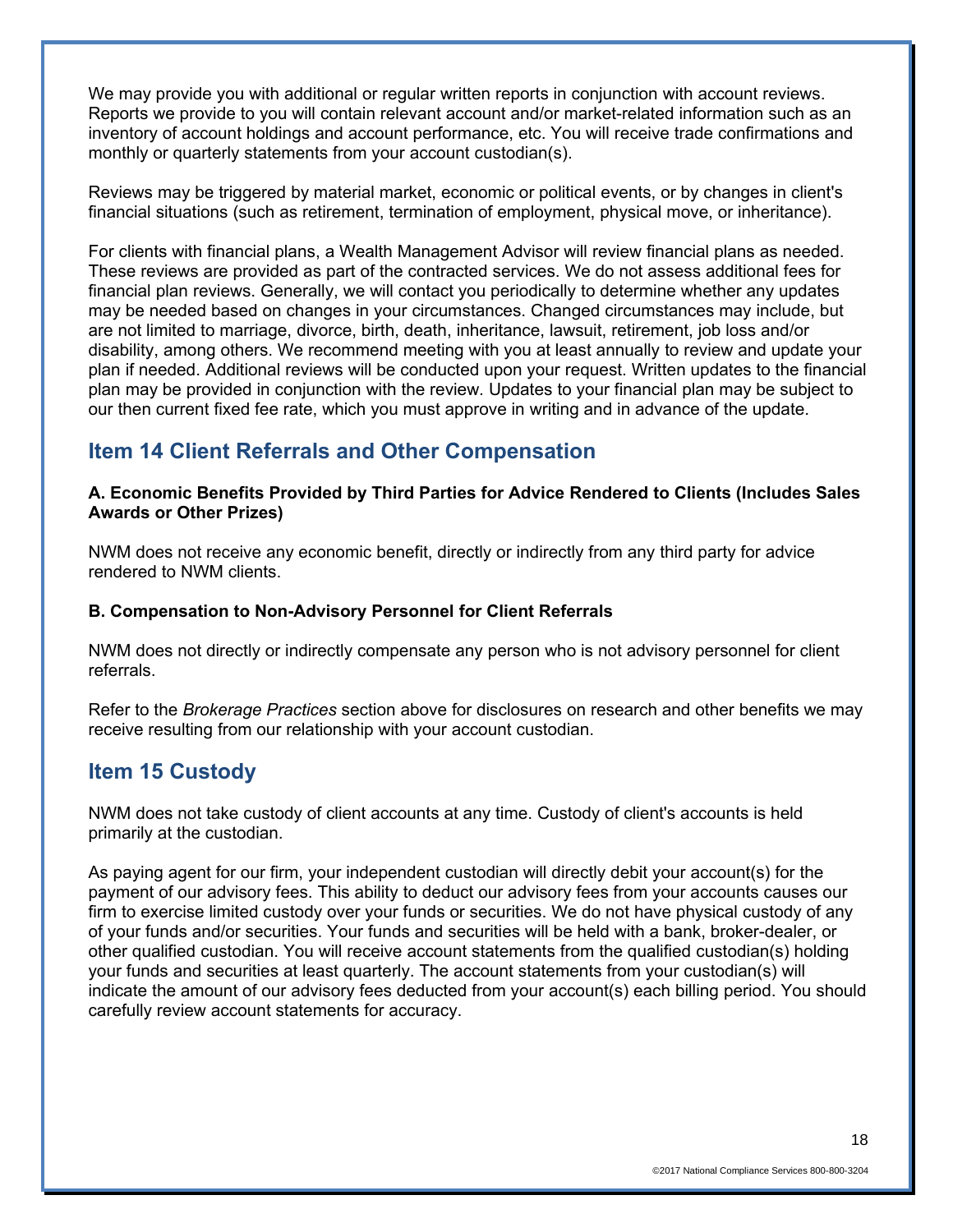## **Item 16 Investment Discretion**

For those clients' accounts where NWM provides ongoing supervision, the client has given NWM written discretionary authority over the client's accounts with respect to securities to be bought or sold and the amount of securities to be bought or sold. Details of this relationship are fully disclosed to the client before any advisory relationship has commenced. The client provides NWM discretionary authority via a limited power of attorney in the Investment Advisory Contract and in the contract between the client and the custodian.

If you enter into non-discretionary arrangements with our firm, we will obtain your approval prior to the execution of any transactions for your account(s). You have an unrestricted right to decline to implement any advice provided by our firm on a non-discretionary basis.

# **Item 17 Voting Client Securities (Proxy Voting)**

NWM acknowledges its fiduciary obligation to vote proxies on behalf of those clients that have delegated to it, or for which it is deemed to have, proxy voting authority. NWM will vote proxies on behalf of a client solely in the best interest of the relevant client. NWM has established general guidelines for voting proxies. NWM may also abstain from voting if, based on factors such as expense or difficulty of exercise, it determines that a client's interests are better served by abstaining. Further, because proxy proposals and individual company facts and circumstances may vary, NWM may vote in a manner that is contrary to the general guidelines if it believes that it would be in a client's best interest to do so. If a proxy proposal presents a conflict of interest between NWM and a client, then NWM will disclose the conflict of interest to the client prior to the proxy vote and, if participating in the vote, will vote in accordance with the client's wishes.

We will determine how to vote proxies based on our reasonable judgment of the vote most likely to produce favorable financial results for you. Proxy votes generally will be cast in favor of proposals that maintain or strengthen the shared interests of shareholders and management, increase shareholder value, maintain or increase shareholder influence over the issuer's board of directors and management, and maintain or increase the rights of shareholders. Generally, proxy votes will be cast against proposals having the opposite effect. However, we will consider both sides of each proxy issue. Unless we receive specific instructions from you, we will not base votes on social considerations.

NWM will generally not vote proxies in the following situations:

- Proxies are received for equity securities where, at the time of receipt, the Company's position, across all clients that it advises, is less than, or equal to, 1% of the total outstanding voting equity (an "immaterial position").
- Proxies are received for equity securities where, at the time of receipt, the Company's clients no longer hold that position.

In the event you wish to direct our firm on voting a particular proxy, you should contact our main office at the phone number on the cover page of this brochure with your instruction.

We keep certain records required by applicable law in connection with our proxy voting activities. You may obtain information on how we voted proxies and/or obtain a full copy of our proxy voting policies and procedures by making a written or oral request to our firm.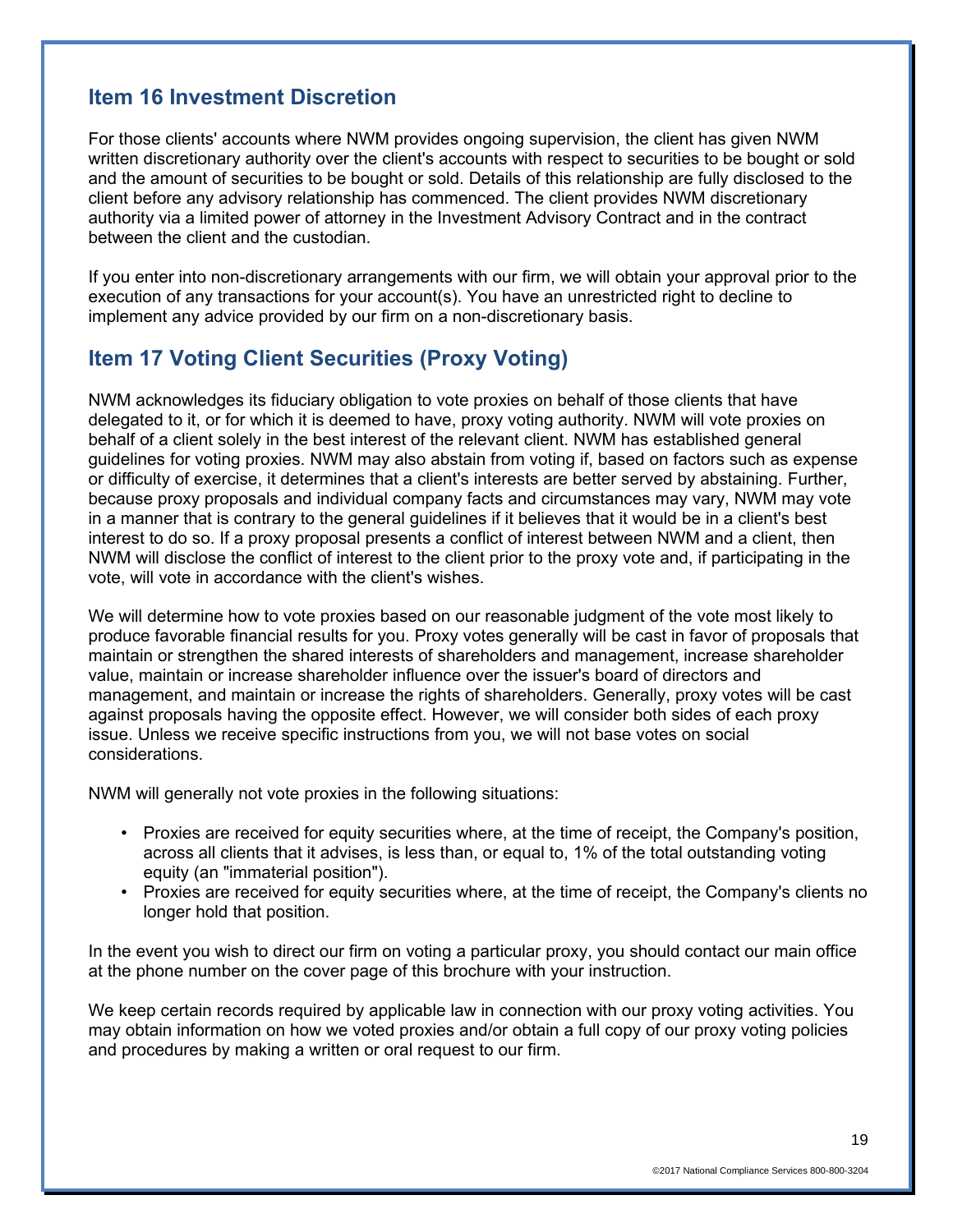# **Item 18 Financial Information**

## **A. Balance Sheet**

NWM does not require nor solicit prepayment of more than \$500 in fees per client, six months or more in advance and therefore does not need to include a balance sheet with this brochure.

### **B. Financial Conditions Reasonably Likely to Impair Ability to Meet Contractual Commitments to Clients**

Neither NWM nor its management have any financial conditions that are likely to reasonably impair our ability to meet contractual commitments to clients.

### **C. Bankruptcy Petitions in Previous Ten Years**

NWM has not been the subject of a bankruptcy petition in the last ten years.

## **Item 19 Requirements For State Registered Advisers**

### **A. Principal Executive Officers and Management Persons; Their Formal Education and Business Background**

Refer to the Part(s) 2B for background information about our principal executive officers, management personnel and those giving advice on behalf of our firm.

### **B. Other Businesses in Which This Advisory Firm or its Personnel are Engaged and Time Spent on Those (If Any)**

Other business activities for our principal executive officers, management personnel and those giving advice on behalf of the firm can be found on the Supplemental ADV Part 2B form.

### **C. How Performance Based Fees are Calculated and Degree of Risk to Clients**

NWM does not accept performance-based fees or other fees based on a share of capital gains on or capital appreciation of the assets of a client.

### **D. Material Disciplinary Disclosures for Management Persons of this Firm**

No management person at NWM has been involved in an arbitration claim or been found liable in a civil, self-regulatory organization, or administrative proceeding that is material to the client's evaluation of the firm or its management.

### **E. Material Relationships That Management Persons Have With Issuers of Securities (If Any)**

Neither NWM, nor its management persons, has any relationship or arrangement with issuers of securities.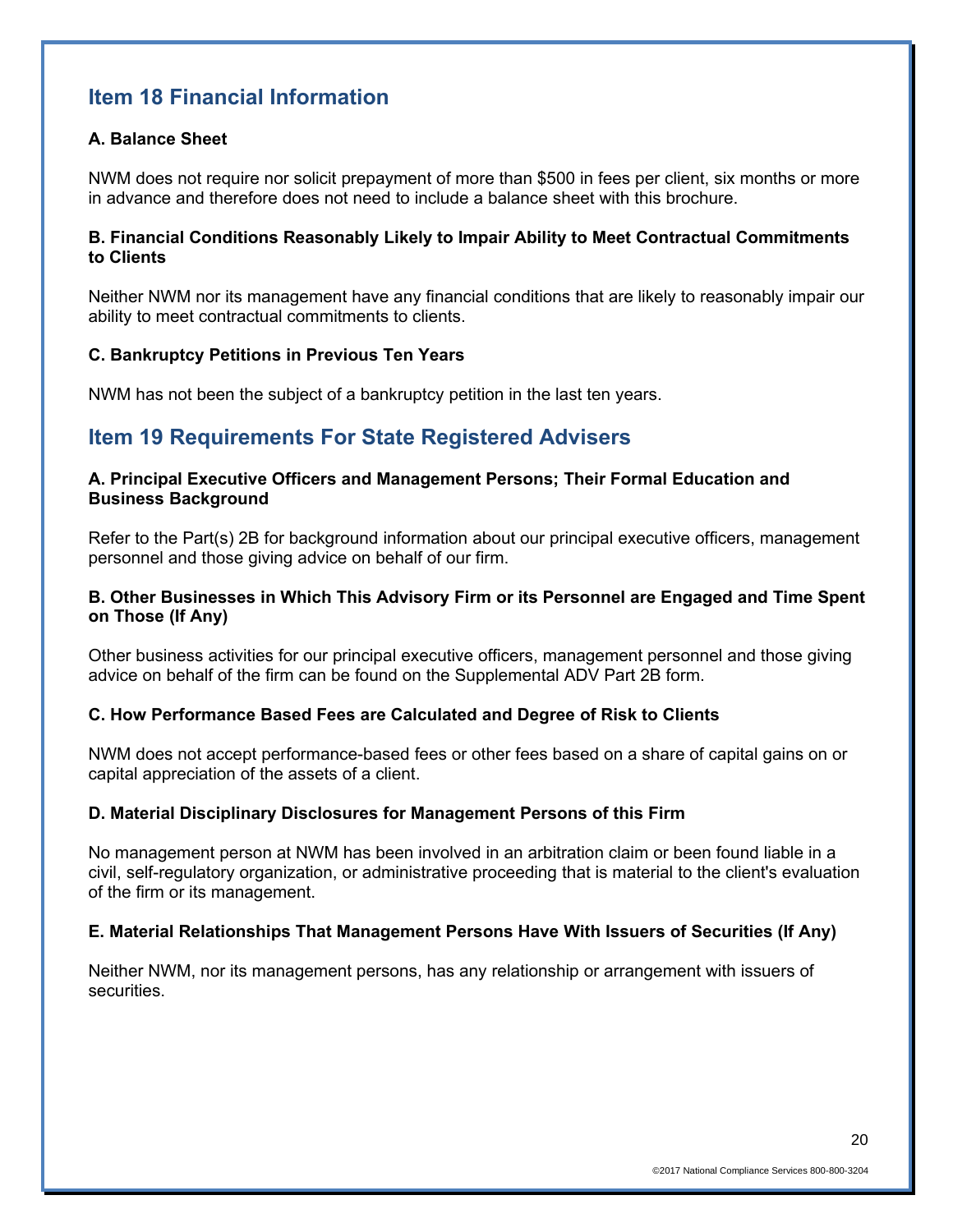# **Item 20 Additional Information**

### **Trade Errors**

In the event a trading error occurs in your account, our policy is to restore your account to the position it should have been in had the trading error not occurred. Depending on the circumstances, corrective actions may include canceling the trade, adjusting an allocation, and/or reimbursing the account.

### **Class Action Lawsuits**

We do not determine if securities held by you are the subject of a class action lawsuit or whether you are eligible to participate in class action settlements or litigation nor do we initiate or participate in litigation to recover damages on your behalf for injuries as a result of actions, misconduct, or negligence by issuers of securities held by you.

### **IRA Rollover Considerations**

As part of our investment advisory services to you, we may recommend that you withdraw the assets from your employer's retirement plan and roll the assets over to an individual retirement account ("IRA") that we will manage on your behalf. If you elect to roll the assets to an IRA that is subject to our management, we will charge you an asset based fee as set forth in the agreement you executed with our firm. This practice presents a conflict of interest because persons providing investment advice on our behalf have an incentive to recommend a rollover to you for the purpose of generating fee based compensation rather than solely based on your needs. You are under no obligation, contractually or otherwise, to complete the rollover. Moreover, if you do complete the rollover, you are under no obligation to have the assets in an IRA managed by our firm.

Many employers permit former employees to keep their retirement assets in their company plan. Also, current employees can sometimes move assets out of their company plan before they retire or change jobs. In determining whether to complete the rollover to an IRA, and to the extent the following options are available, you should consider the costs and benefits of:

- 1. Leaving the funds in your employer's (former employer's) plan.
- 2. Moving the funds to a new employer's retirement plan.
- 3. Cashing out and taking a taxable distribution from the plan.
- 4. Rolling the funds into an IRA rollover account.

Each of these options has advantages and disadvantages and before making a change we encourage you to speak with your CPA and/or tax attorney.

If you are considering rolling over your retirement funds to an IRA for us to manage here are a few points to consider before you do so:

- 1. Determine whether the investment options in your employer's retirement plan address your needs or whether you might want to consider other types of investments.
	- a. Employer retirement plans generally have a more limited investment menu than IRAs.
	- b. Employer retirement plans may have unique investment options not available to the public such as employer securities, or previously closed funds.
- 2. Your current plan may have lower fees than our fees.
	- a. If you are interested in investing only in mutual funds, you should understand the cost structure of the share classes available in your employer's retirement plan and how the costs of those share classes compare with those available in an IRA.
	- b. You should understand the various products and services you might take advantage of at an IRA provider and the potential costs of those products and services.
- 3. Our strategy may have higher risk than the option(s) provided to you in your plan.